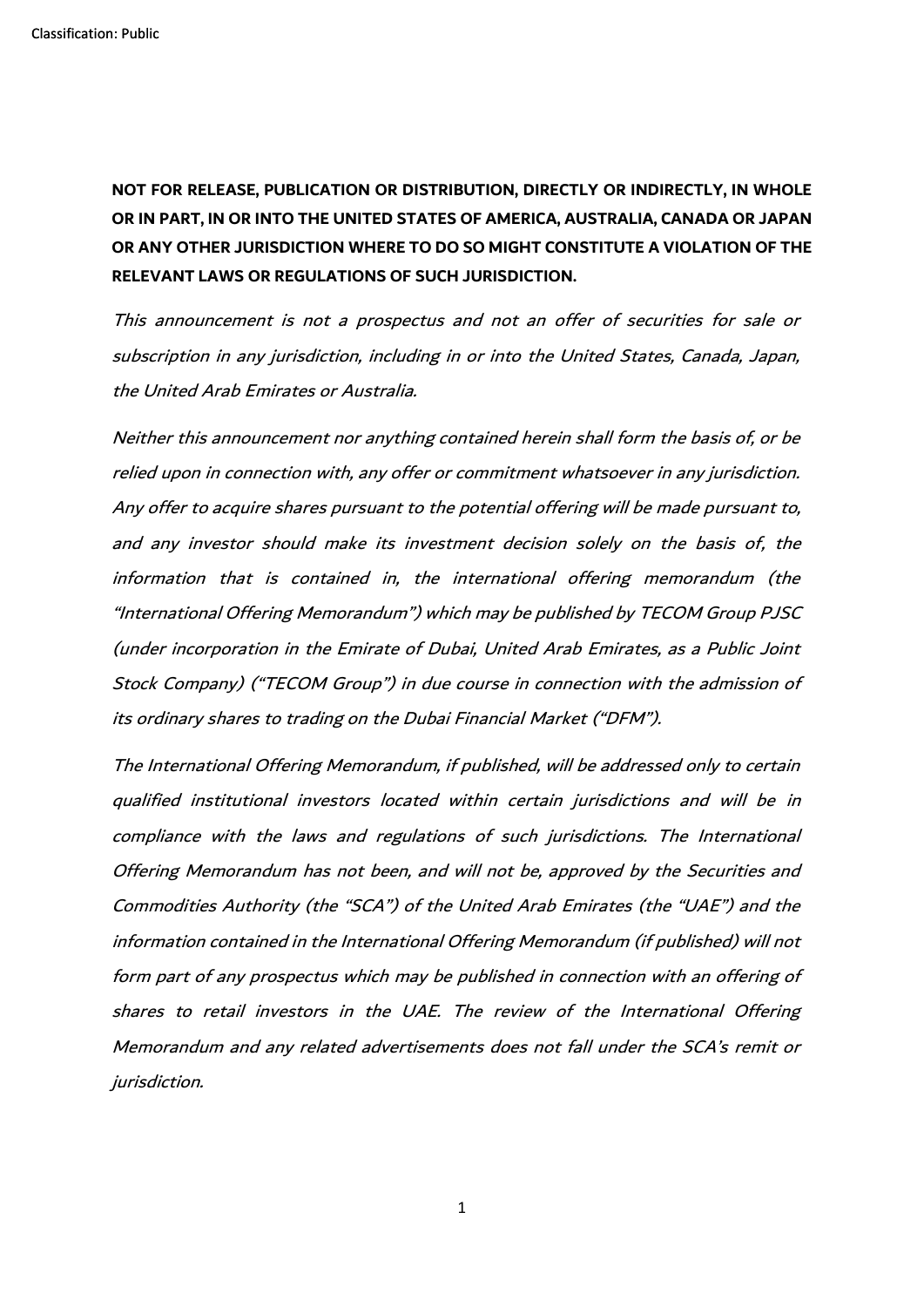**9 June 2022**

# **TECOM GROUP ANNOUNCES ITS INTENTION TO FLOAT ON THE DUBAI FINANCIAL MARKET**

TECOM Group (the "Company"), a member of the Dubai Holding group and owner, manager and operator of 10 strategic, sector-focused business districts across Dubai and a major contributor to the rapid growth of Dubai's knowledge and innovation-based economy, today announces its intention to proceed with an initial public offering (the "IPO" or the "Global Offering") and to list its ordinary shares for trading on the DFM.

### **SUMMARY OF THE GLOBAL SHARE OFFERING**

- Six hundred and twenty five million (625,000,000) ordinary shares (the "Shares") will be made available in the Global Offering, representing 12.5% of TECOM Group's issued share capital. The Global Offering comprises the Qualified Institutional Offering, the Exempt Offer, and the UAE Retail Offer
- The Qualified Institutional Offering and the Exempt Offer subscription period is expected to run from 16 June 2022 to 24 June 2022
- The UAE Retail Offer subscription period is expected to run from 16 June 2022 to 23 June 2022
- Admission of shares to trading on the DFM is anticipated on 5 July 2022
- DHAM LLC ("DHAM" or "Dubai Holding Asset Management" or "Selling Shareholder"), reserves the right to amend the size of the Global Offering at any time prior to the end of the subscription period, subject to the approval of the SCA. DHAM is TECOM Group's majority shareholder and Dubai Holding is its ultimate holding company
- The Internal Sharia Supervision Committees of Emirates NBD Bank PJSC and First Abu Dhabi Bank PJSC have issued pronouncements confirming that, in their view, the Global Offering is compliant with Shariah principles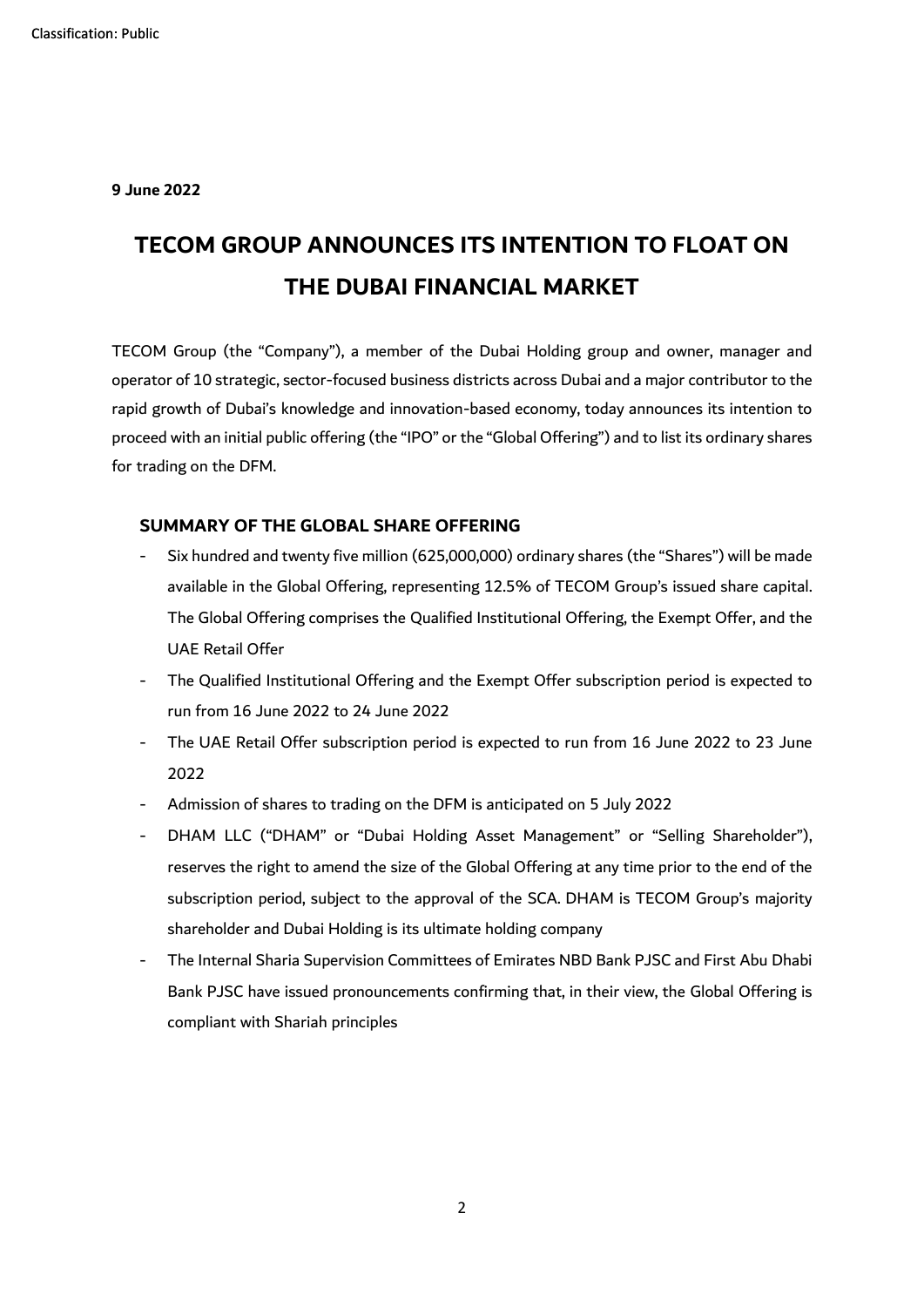### **SUMMARY OF DIVIDEND POLICY**

- TECOM Group intends to adopt a semi-annual dividend distribution policy to pay dividends in cash after the Global Offering in October and April of each year, subject to the Board of Directors and General Assembly's approval
- The Company expects to pay a dividend amount of AED 800 million per annum over the next three years (through to October 2025)
- The Company's ability to pay dividends is dependent on a number of factors, among others, the availability of distributable reserves, the Company's capital expenditure plans, and market conditions

### **SUMMARY OF TECOM GROUP INVESTMENT PROPOSITION**

- Central player in Dubai's business hub proposition strongly positioned to benefit from Dubai's broader commercial real estate market recovery and macroeconomic tailwinds
- Owner and operator of an iconic, high-quality, and resilient real estate portfolio strategically located across Dubai that offers a business-friendly regulatory regime, supported by valueadded services
- Long-term and diversified international and regional marquee customer base
- Attractive financial profile and balance sheet underpinned by robust income-generating portfolio that has delivered consistent high-quality revenue and cash flow
- Robust governance frameworks and sustainability to be further embedded in the core of the operating model
- Dynamic management team with a proven track record and supportive shareholder
- Clear roadmap for achieving growth objectives and continuing to deliver strong performance over the medium term
- TECOM Group benefits from the support of Dubai Holding as a committed ultimate holding company. Dubai Holding has a reputation for excellence in Dubai as a key driver of economic diversification and enabler of the Dubai government's vision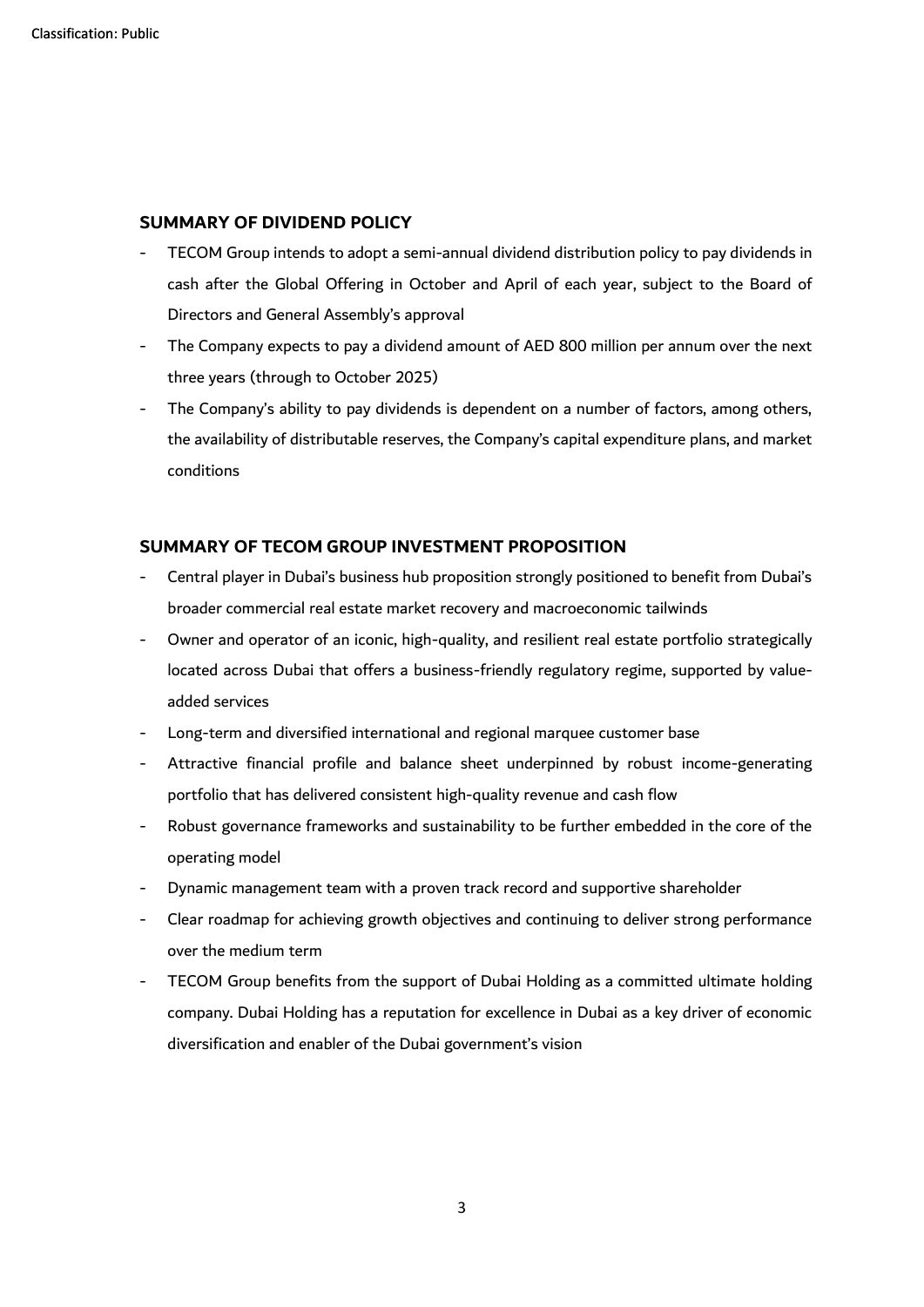# **SUMMARY OF TECOM GROUP'S FINANCIAL AND OPERATING PERFORMANCE HIGHLIGHTS:**

| <b>Financial Performance Highlights</b>                         | Units | <b>FY 2021</b> | Q1 2022 |
|-----------------------------------------------------------------|-------|----------------|---------|
| Revenue                                                         | AED m | 1,766          | 485     |
| <b>EBITDA</b>                                                   | AED m | 1,171          | 349     |
| <b>EBITDA Margin</b>                                            | %     | 66.3%          | 72.0%   |
| Funds from Operations*                                          | AED m | 1,009          | 249     |
| Fair Value of Investment Property                               | AED m | 19,132         | 19,410  |
| EPRA Net Tangible Assets (as at end of period) $ $ <i>AED m</i> |       | 11,359         | 13,621  |

*\* TECOM Group defines funds from operations (FFO) as cash flow from operations (including net financing costs and income) before changes in working capital*

| <b>Portfolio and Operational Highlights</b>   | Units   | 31 Dec-21 | 31 Mar-22 |
|-----------------------------------------------|---------|-----------|-----------|
| <b>Number of Business Districts</b>           | #       | 10        | 10        |
| Total gross leasable area (incl. land leases) | m sqft. | 184       | 185       |
| <b>Occupancy Rate</b>                         |         |           |           |
| <b>Commercial Properties</b>                  | %       | 80.4%     | 82.8%     |
| <b>Industrial Properties</b>                  | %       | 76.6%     | 78.7%     |
| Average Value-Based Customer Retention Rate   | %       | 87%       | N/A       |
| (for 10 years ended 31 December 2021)         |         |           |           |

# **Commenting on the launch of the TECOM Group IPO process, Amit Kaushal, Dubai Holding Group Chief Executive Officer, said:**

"As Dubai Holding's primary commercial development and leasing business, TECOM Group has helped execute our key role in diversifying Dubai's economy and driving innovation and business growth and development. We have supported its growth into a successful creator of innovative business ecosystems and a partner of choice for multinational businesses as well as entrepreneurs in the region.

"We believe TECOM Group is ready to embark on a new chapter as a publicly listed company. By remaining the ultimate holding company of the Company, we will remain fully committed to working alongside TECOM Group's new shareholders to support its growth ambitions and further bolster its role as a key enabler of Dubai and the region's knowledge-based economy."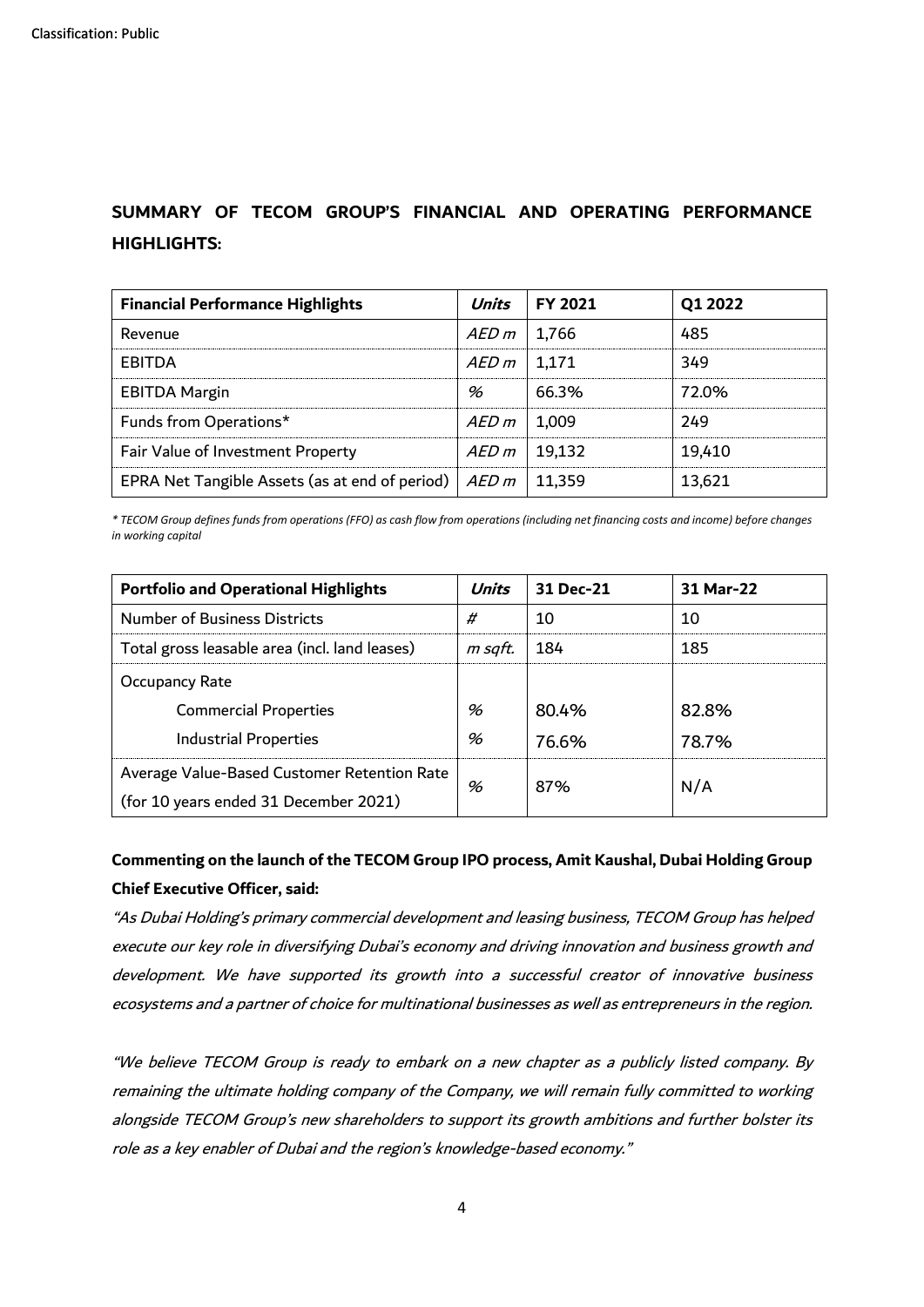#### **Malek Al Malek<sup>1</sup> , Chairman of TECOM Group (from Listing), said:**

"Our visionary leadership has consistently set new objectives in business excellence and competitiveness consolidating Dubai's global position as a leading business and talent hub. For more than two decades, TECOM Group has been the cornerstone of these ambitions, contributing to the nation's knowledge economy by attracting global companies and skilled talent across six key sectors as well as boosting the ease of doing business. Our Company has succeeded in establishing a vibrant environment that enables existing and prospective customers to amplify their growth ambitions while evolving at pace with global industries and the future of the workplace.

"With our intention to list on DFM we are expanding our contribution to Dubai's financial market and bolstering our vision to further unlock the Emirate's economic and business growth potential. The IPO offers investors a unique opportunity to be part owners of a company that is benefiting from Dubai's attractive underlying macroeconomic, industry, and business dynamics."

#### **Abdulla Belhoul, TECOM Group Chief Executive Officer, said:**

"At TECOM Group, we have continuously delivered on our role as a strategic business enabler of Dubai by bringing to life 10 world-class, vibrant, specialised business districts. Our commitment to digital transformation and ensuring a seamless customer journey sets us apart, providing advanced solutions to over 7,800 customers and more than 100,000 professionals.

By being at the forefront of innovation and identifying high-growth industries and working models of the future, we have continuously grown our asset base and established strong customer loyalty. From 2021 up until the first quarter of 2022, TECOM Group achieved major milestones including the inauguration of regional headquarters, state-of-the-art higher education campuses, and research and development centres. Our track record demonstrates confidence in the Company and reaffirms Dubai's leading role as the go-to destination for businesses looking to tap into new opportunities.

As TECOM Group embarks on its next chapter of growth through the IPO, we intend to continue to support the development of business ecosystems and strategic sectors in Dubai, while maximising synergies across these ecosystems and driving new opportunities in the high-growth industry segments Dubai has to offer."

<sup>1</sup> Current Group CEO of DHAM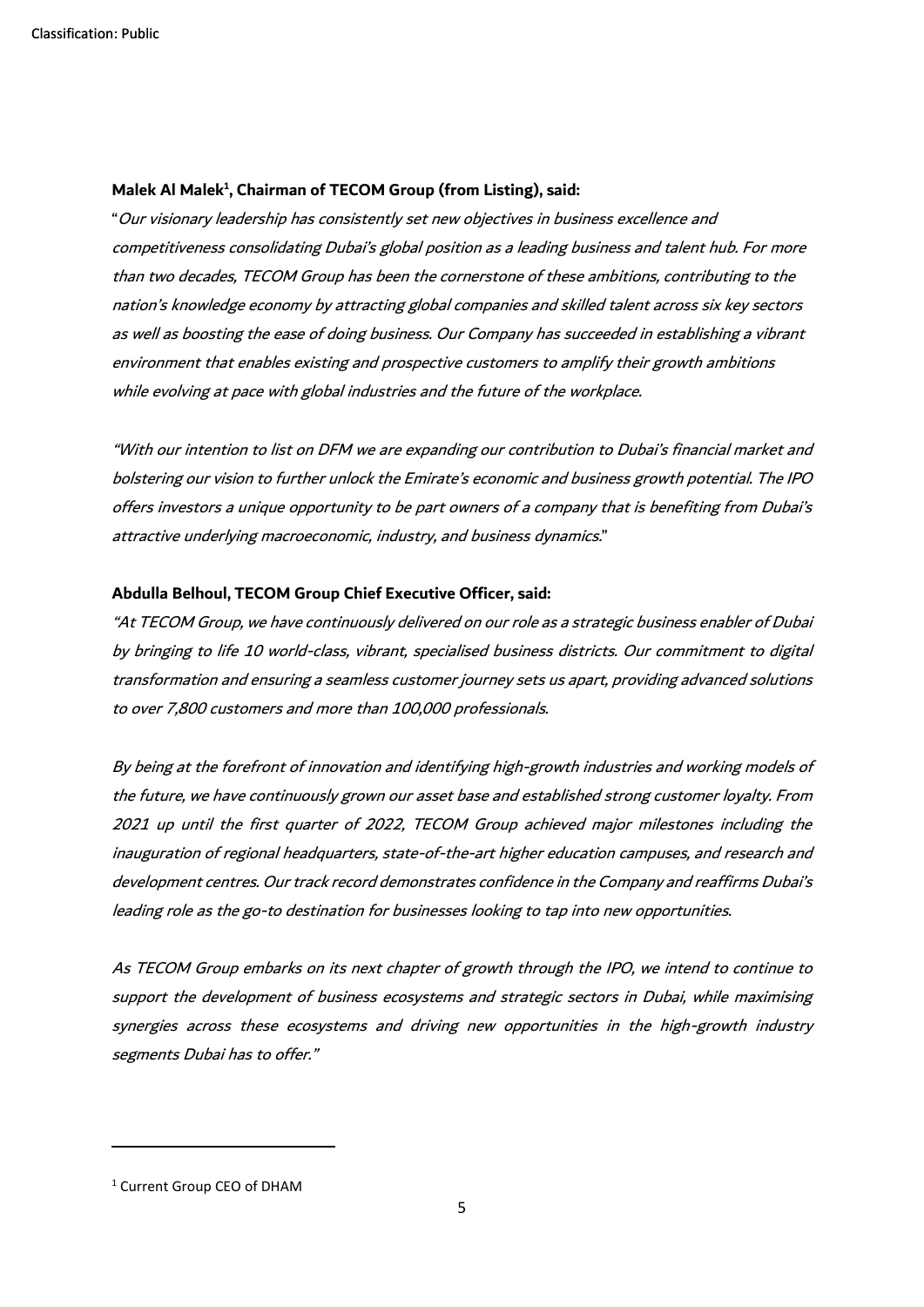#### **DETAILS OF THE GLOBAL SHARE OFFERING**

Six hundred and twenty five million (625,000,000) shares are being made available in the Global Offering, representing 12.5% of TECOM Group's issued share capital. All the Shares are existing shares being sold by the Selling Shareholder, and the Company will not receive any proceeds from the Global Offering. The Selling Shareholder reserves the right to amend the size of the Global Offering at any time prior to the end of the subscription period at its sole discretion, subject to the applicable laws of the UAE and the approval of the SCA.

The Global Offering shall be made available to the following subscribers:

- − to individual and other investors and to Dubai Holding Group Eligible Employees (as defined in the prospectus relating to the UAE Retail Offer (the "UAE Prospectus") as part of the UAE Retail Offer; and
- − to professional investors and other investors in a number of countries outside the United States of America, including in the UAE, as part of the Qualified Institutional Offering and the Exempt Offer.

The Emirates Investment Authority (the "EIA") shall be entitled to subscribe for up to 5% of the Global Offering, and the percentage of Shares which the EIA will purchase shall be allocated in full before the commencement of allocation to any other Subscribers to the Global Offering.

The UAE Retail Offer subscription period is expected to run from 16 June 2022 to 23 June 2022, with the Qualified Institutional Offering subscription period expected to run from 16 June 2022 to 24 June 2022.

The completion of the Global Offering and admission of the Shares to listing and trading on the DFM ("Admission") is currently expected to take place in July 2022, subject to market conditions and obtaining relevant regulatory approvals in the UAE, including approval of Admission.

The Shares held by the Selling Shareholder following completion of the Global Offering shall be subject to a lock-up which starts on the date of Admission and ends 180 days thereafter, subject to certain terms and conditions.

Details of the Global Offering will be included in the UAE Prospectus and public subscription announcement (the "Public Announcement") with respect to the UAE Retail Offer and the English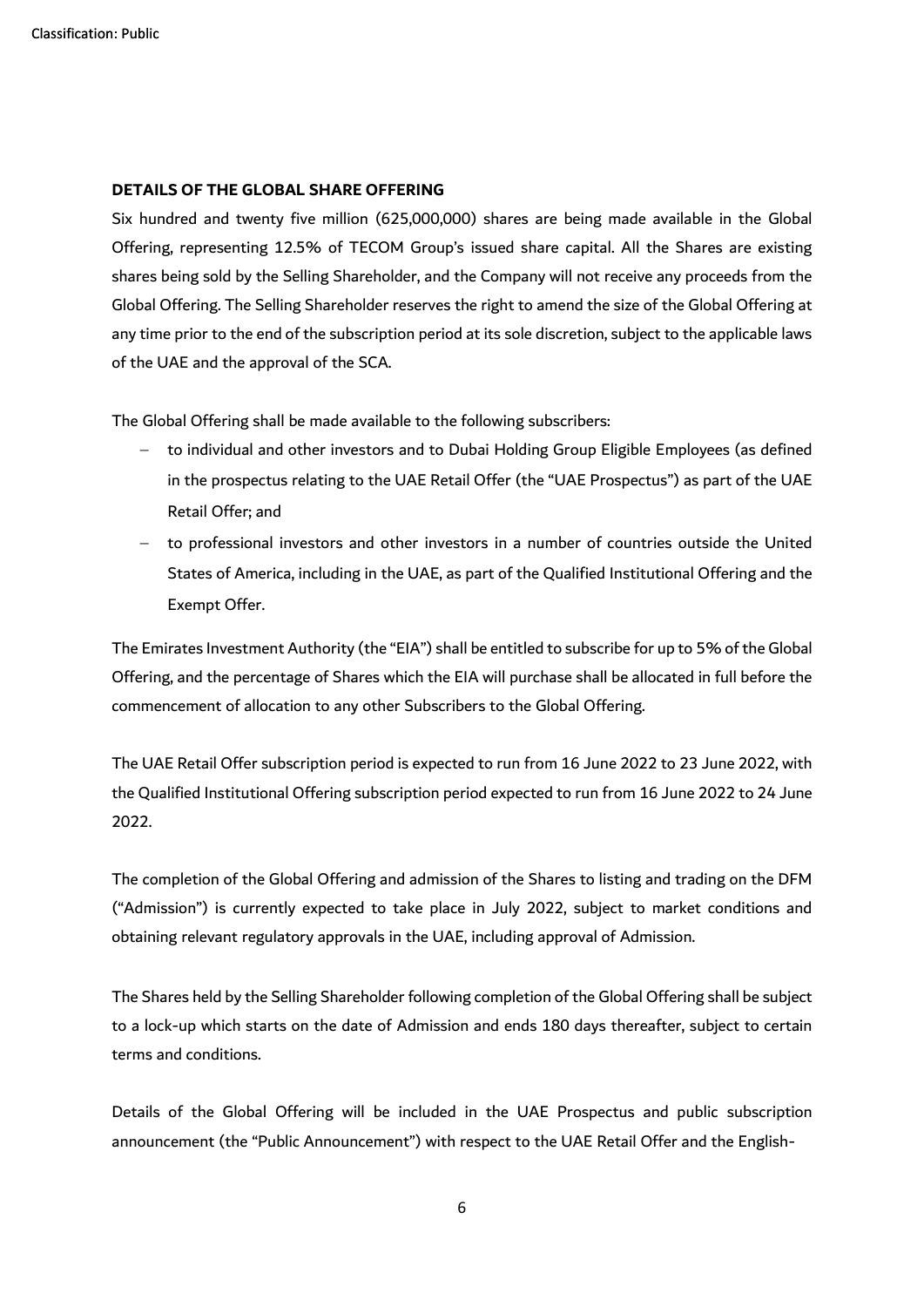language International Offering Memorandum with respect to the Qualified Institutional Offering and the Exempt Offer. The UAE Prospectus and the Public Announcement will be published today and the International Offering Memorandum is expected to be published in due course. The UAE Prospectus and the International Offering Memorandum will be available at www.ipo.tecomgroup.ae.

Emirates NBD Capital PSC, First Abu Dhabi Bank PJSC, Goldman Sachs International, Morgan Stanley & Co. International plc and UBS AG, London Branch have been appointed as Joint Global Coordinators and Joint Bookrunners.

Emirates NBD Bank PJSC has been appointed as the Lead Receiving Bank. Abu Dhabi Islamic Bank PJSC, Ajman Bank PJSC, Commercial Bank of Dubai PSC, Dubai Islamic Bank PJSC, Emirates Islamic Bank PJSC, First Abu Dhabi Bank PJSC, Mashreq Bank PSC, Sharjah Islamic Bank PJSC, and have also been appointed as Receiving Banks.

The Internal Sharia Supervision Committees of Emirates NBD Bank PJSC and First Abu Dhabi Bank PJSC have issued pronouncements confirming that, in their view, the Global Offering is compliant with Shariah principles. Investors may not rely on these pronouncements and should undertake their own due diligence to ensure that the Global Offering is Shariah-compliant for their own purposes.

### **OVERVIEW OF TECOM GROUP**

For more than two decades, TECOM Group has been at the forefront of Dubai's economic growth and diversification by building and growing 10 world class, sector-focused business districts strategically located across the Emirate. The Company has played an instrumental role in delivering Dubai's economic vision and developing its business ecosystem, providing dynamic environments for global corporations, regional entrepreneurs and freelancers to set-up, scale and access the MENA region's diverse markets. TECOM Group provides high-quality real estate products and value-added services, contributing to the growth and development of six vital non-oil sectors, including technology, media, science, education, design, and manufacturing.

### **COMPETITIVE STRENGTHS**

TECOM Group has a unique business model and a strong track record. Its competitive strengths can be summarised as follows:

• **Central player in Dubai's business hub proposition strongly positioned to benefit from Dubai's broader commercial real estate market recovery and macroeconomic tailwinds**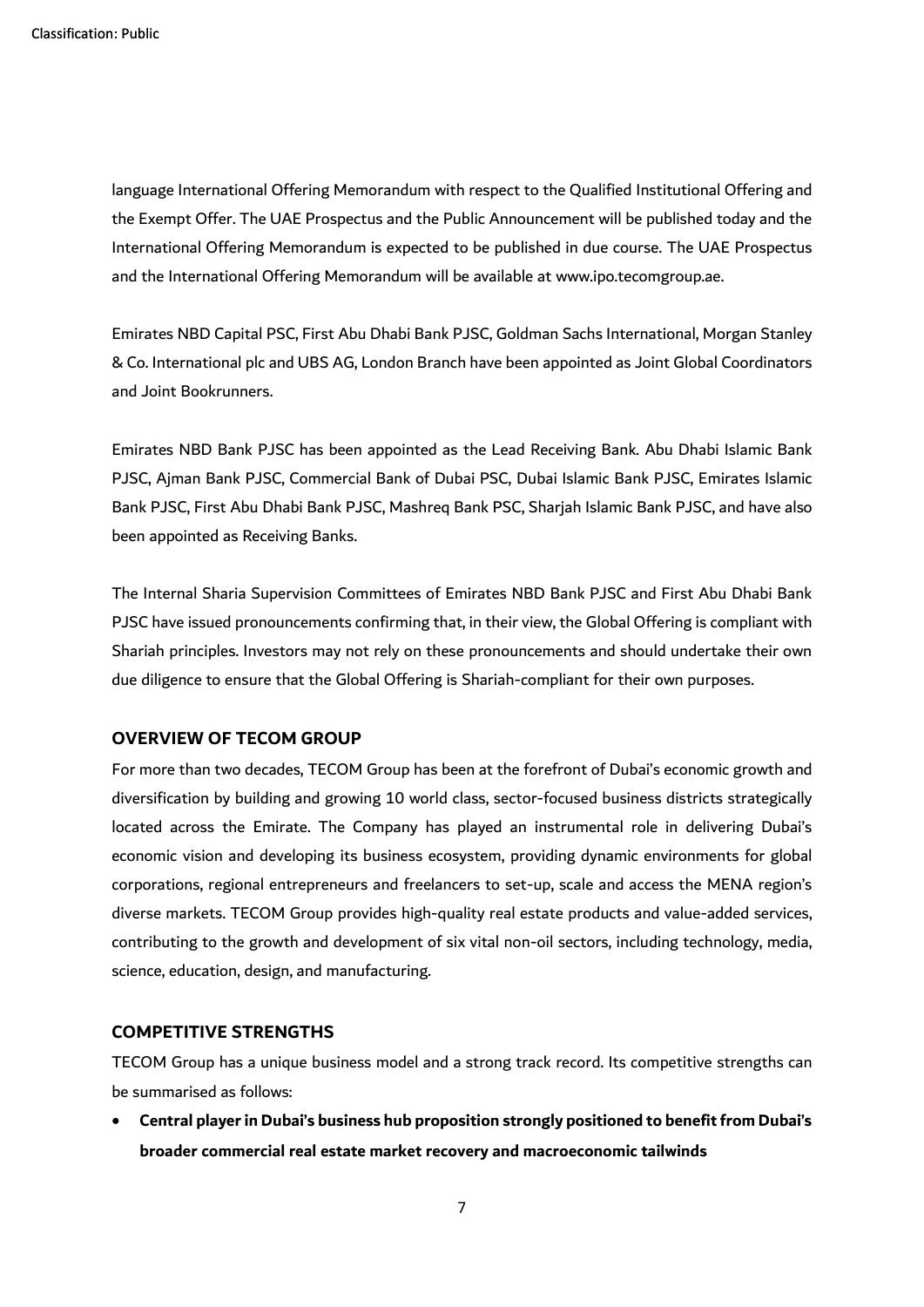TECOM Group's strategically located and differentiated portfolio, supported by long term strategic tenants, has been an integral part of Dubai's economic diversification and global competitiveness. Operating in Dubai, one of the most diversified and dynamic economies within the GCC region, will help enable TECOM Group to further capitalise on the Emirate's unique positioning, favourable macroeconomic tailwinds and supportive real estate fundamentals.

# • **Iconic, high-quality and resilient asset portfolio strategically located across Dubai that offers a business-friendly regulatory regime**

TECOM Group offers a complementary portfolio of 10 business districts diversified across asset classes, sectors, and communities strategically located across Dubai. These assets offer relevant connectivity, regulatory, and business enablement benefits across a large customer and tenant base. The Company's specialised community offering spans a range of price points for both  $CBD^2$ and non-CBD properties and offers attractive commercial office spaces, land leases, warehouses, worker accommodation facilities, and associated retail which fulfil the infrastructure needs of six essential sectors (technology, media, education, science, design, and manufacturing). Nine of TECOM Group's 10 business districts are located in free zones, which allow for 100% foreign ownership. Furthermore, TECOM Group's business districts allow for complete repatriation of profits and a range of industry-specific services.

#### • **Long-term and diversified international and regional marquee customer base**

TECOM Group's full-service offering has proved a top choice for global and regional blue-chip companies, including major industry leaders, and strategic business partners, such as Meta (formerly known as Facebook), Google, Visa, BBC, CNN, Unilever, and Dior, among others. In addition to a high-quality community and strong customer base, its customers have demonstrated high levels of loyalty and retention over the years.

• **Attractive financial profile and balance sheet underpinned by robust income-generating portfolio that has delivered consistent high-quality revenue and cash flow**

The Company operates a stable yielding real estate portfolio in Dubai largely owing to its:

- o Long-term and diversified customer base;
- o High-quality portfolio and service offering; and

<sup>&</sup>lt;sup>2</sup> TECOM Group classifies its assets between central business districts (CBD) and non-central business districts (non-CBD). CBD districts includes Dubai Internet City, Dubai Media City, Dubai Knowledge Park and Dubai Design District. The remainder of TECOM Group's business districts are classified as non-CBD.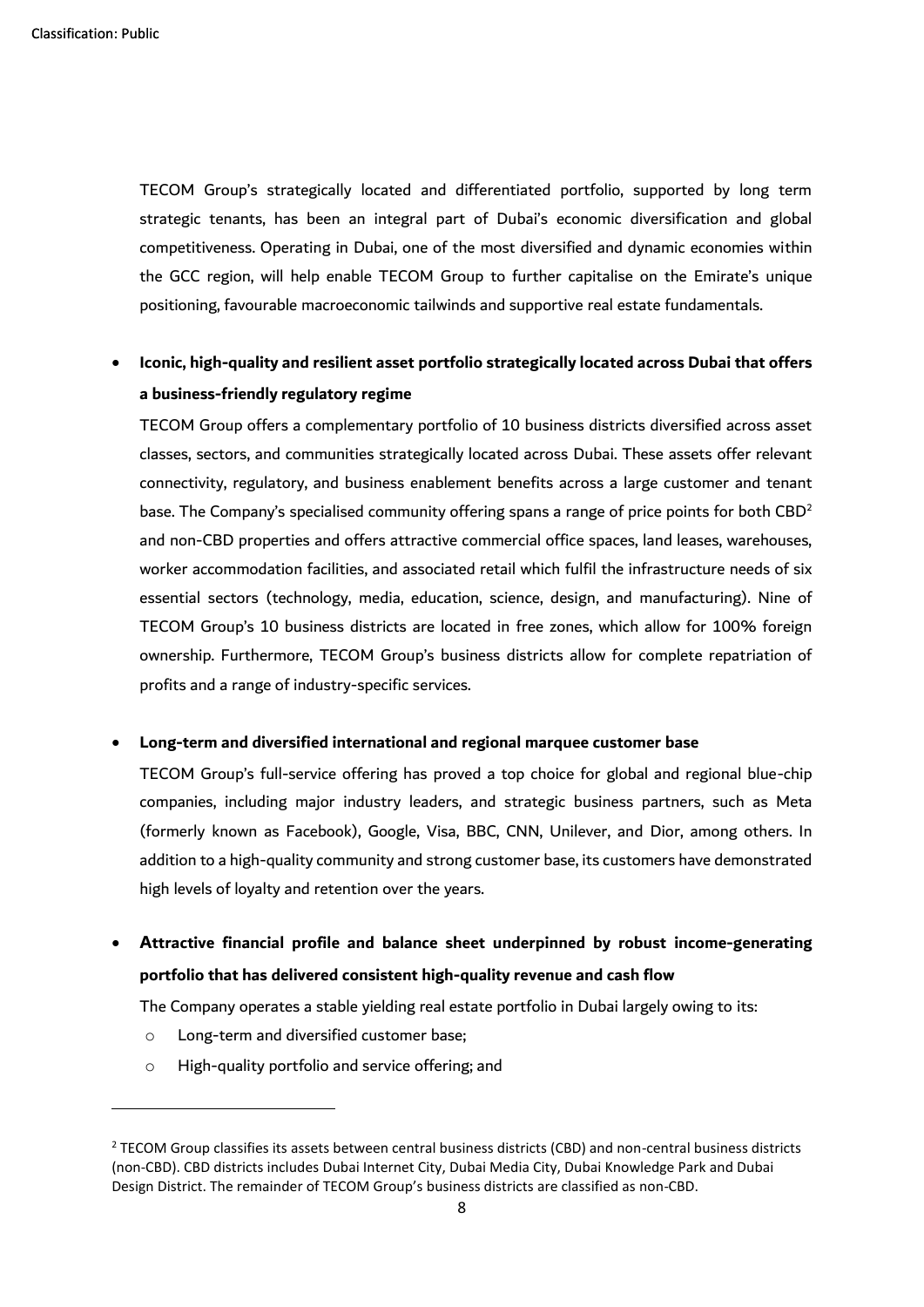o Diversified asset mix and industry exposure, significantly reducing concentration risk.

As such, the Company has delivered robust financial performance and operational resilience through the cycle amid global and regional economic downturns, geopolitical instability, and, most recently, the COVID-19 pandemic.

- o TECOM Group's revenue for the year ended 31 December 2021 was AED 1.77 billion, and EBITDA for the same period was AED 1.17 billion with a healthy EBITDA margin of approximately 66.3%.
- $\circ$  EBITDA margins have held steady of at least 66% in each of the years ended 31 December 2019, 2020, and 2021.
- o TECOM Group generated AED 1.0 billion of funds from operations (FFO)3 in FY 2021 supported by stable cash flow generation from investment properties.
- o Stable and resilient cash flow generation over the last 3 years; FY 2021 recurring free cash flow (FCF)4 was AED 798 million.
- o The Company's cash conversion increased in 2021, indicating efficient working capital management and stringent cost discipline.

# • **Robust governance frameworks and sustainability to be further embedded in the core of the operating model**

TECOM Group places sustainability and environmental, social and governance ("ESG") issues at the core of its operating model and has begun implementing Group-wide ESG initiatives in line with the United Nation's Sustainable Development Goals and 2030 Agenda for Sustainable Development, as well as Dubai's Clean Energy Strategy and Dubai Net Zero Emissions Strategy 2050 to produce 100% of Dubai's energy requirements from clean sources by 2050. TECOM Group has also completed a number of solar energy projects across several business districts, such as Dubai Outsource City, Dubai International Academic City, and Design District, all of which have contributed to reducing traditional energy consumption and its carbon footprint.

### • **Dynamic management team with proven track record and supportive shareholder**

TECOM Group's senior management team of seasoned executives have extensive operating experience in the real estate industry, with six out of the seven members of its senior management

 $3$  Funds from operations = Cash generated from operations before change of working capital – net finance costs

 $4$  Recurring free cash flow = Funds from operations  $-$  maintenance & enhancement capex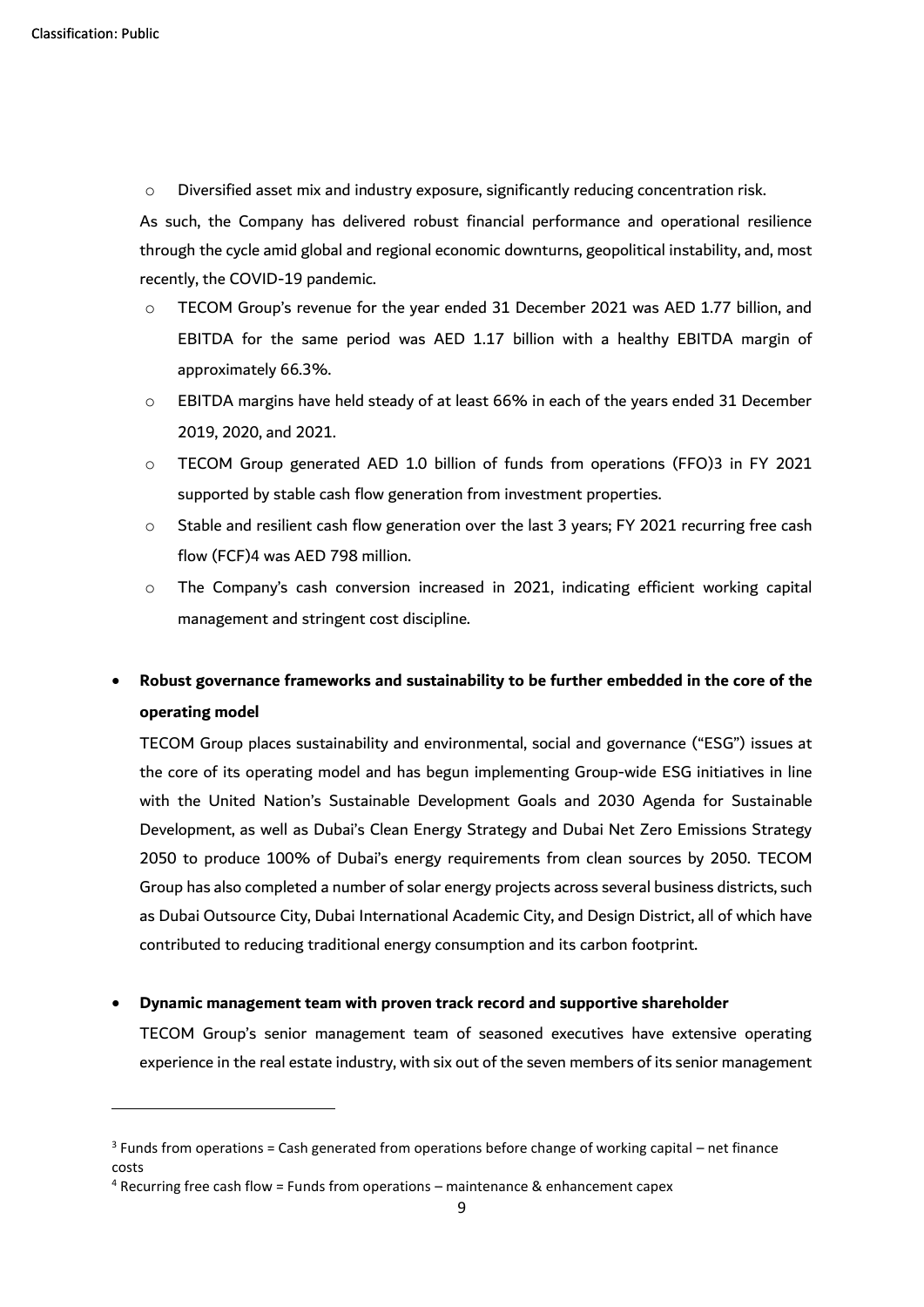team having over 10 years of experience in the industry and four of the seven members having over 10 years of experience within the Company. A significant proportion of its senior management team has long-tenured board membership experience and experience working for publicly listed companies. Additionally, with DHAM as its majority shareholder - and Dubai Holding as its majority ultimate holding company shareholder – TECOM Group benefits from the support of a committed major shareholder with a reputation for excellence in Dubai as a key driver of economic diversification and enabler of the Dubai government's vision.

# • **Clear roadmap for achieving growth objectives and continuing to deliver strong performance over the medium term.**

TECOM Group has a clearly defined growth strategy anchored upon four core pillars with the objective of driving net asset value growth and maximising shareholder returns.

- **1. Capitalise on favourable real estate sector dynamics**: According to JLL, the commercial real estate environment in Dubai is currently exhibiting signs of plateauing office supply, with rents bottoming out and rental growth returning following the COVID-19 pandemic. TECOM Group benefits from well-structured and flexible lease agreements that allow it to re-align rental rates in line with growing market rates.
- **2. Occupancy ramp-up**: The Company's current portfolio of built to lease developments (excluding land leases) had an occupancy rate of around 78% as of 31 December 2021, demonstrating ample headroom for further growth. Illustratively, an occupancy growth of 5% to 10% would translate to approximately 1.5 to 2.1 million square feet of incremental leased area.
- **3. Attractive built to suit (BTS) projects, infrastructure development and acquisitions**: Throughout its more than 20-year history, TECOM Group has developed distinctive knowhow in developing exclusive built to suit projects for strategic tenants according to their specifications. Since 2016, the Company has delivered built to suit projects for SAP, Samsung, Huawei, MasterCard, the University of Wollongong, the University of Birmingham, Firmenich and Himalaya, which remain long-term customers within their communities to this day. These developments are already fully contracted, provide highly visible income streams and reinforce TECOM Group's robust financial profile.
- **4. Embedded growth potential**: TECOM Group has embedded growth potential from its current available land bank of 40.4 million square feet and access to additional land through an exclusive right of first offer with DHAM. The land bank provides headroom for expanding the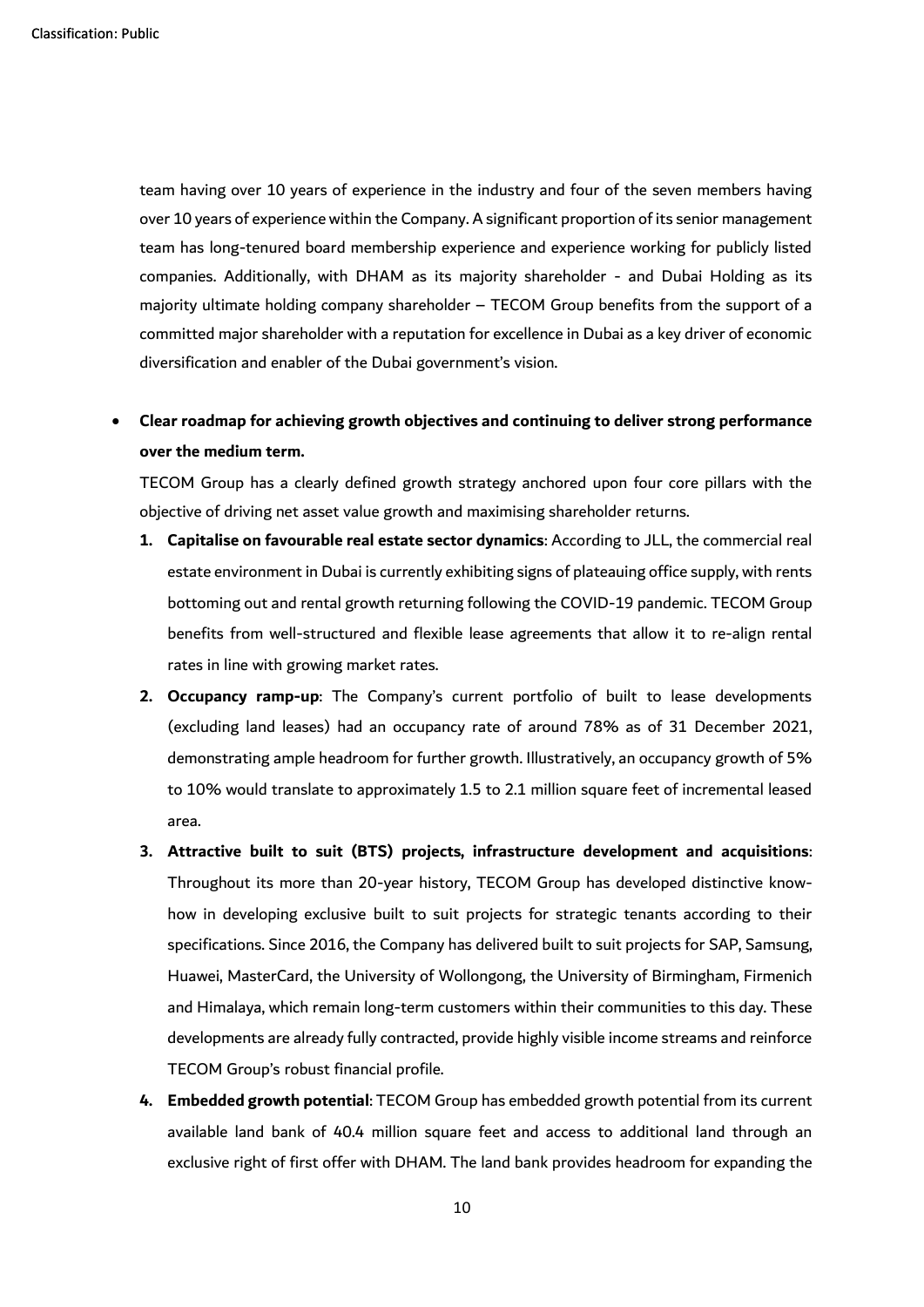occupancy of TECOM Group's land lease segment, as well as selected built to suit or built to lease expansion for its commercial or industrial leasing segments.

### **BUSINESS MODEL**

TECOM Group offers a range of properties and services to its customers. The Company divides its operations into four financial segments: (i) commercial leasing, (ii) industrial leasing, (iii) land leasing and (iv) services and others.

- **Commercial leasing:** consists of built to lease and built to suit properties. Built to lease properties are TECOM Group's commercial properties which are typically developed for multiple tenants and are leased out to customers, and include office, retail space and business centres. Built to suit properties typically represent the Company's commercial properties where it was able to identify customers in advance of developing the property to build a singletenant customised property that meet a tenant's specifications, which are then leased out to them upon completion.
- **Industrial leasing:** consists of warehouses, showrooms and worker accommodation (housing used by corporate tenants to accommodate their workers).
- Land leasing: consists of land leases and land available within TECOM Group's business districts that already has or is expected to develop the necessary infrastructure (such as connecting roads, water, electricity, and sewage) that allows the Company to lease the land. TECOM Group's strategy is to retain such land in order to be able to lease it to customers to suit their specific needs, such as manufacturing, offices, retail, worker accommodation or academic purposes.
- **Services and others:** consists of government and business services primarily to tenants and their employees. TECOM Group's added-value services include:
	- **Advertising assets**. TECOM Group has installed, and have advertising assets and provisions for, advertising such as unipoles, mini-unipoles, and digital screens in its business districts, which are leased to advertising firms and generate revenue.
	- **Event Venue Management.** TECOM Group manages and leases indoor and outdoor venues for events, concerts and corporate training across its business districts.
	- **Property Management & Leasing Agreement**. TECOM Group signs property management and leasing agreements with investors to manage their leasing operations of premises for a fee. TECOM Group will enter into contracts in its own name and collect full rent on the owner's behalf.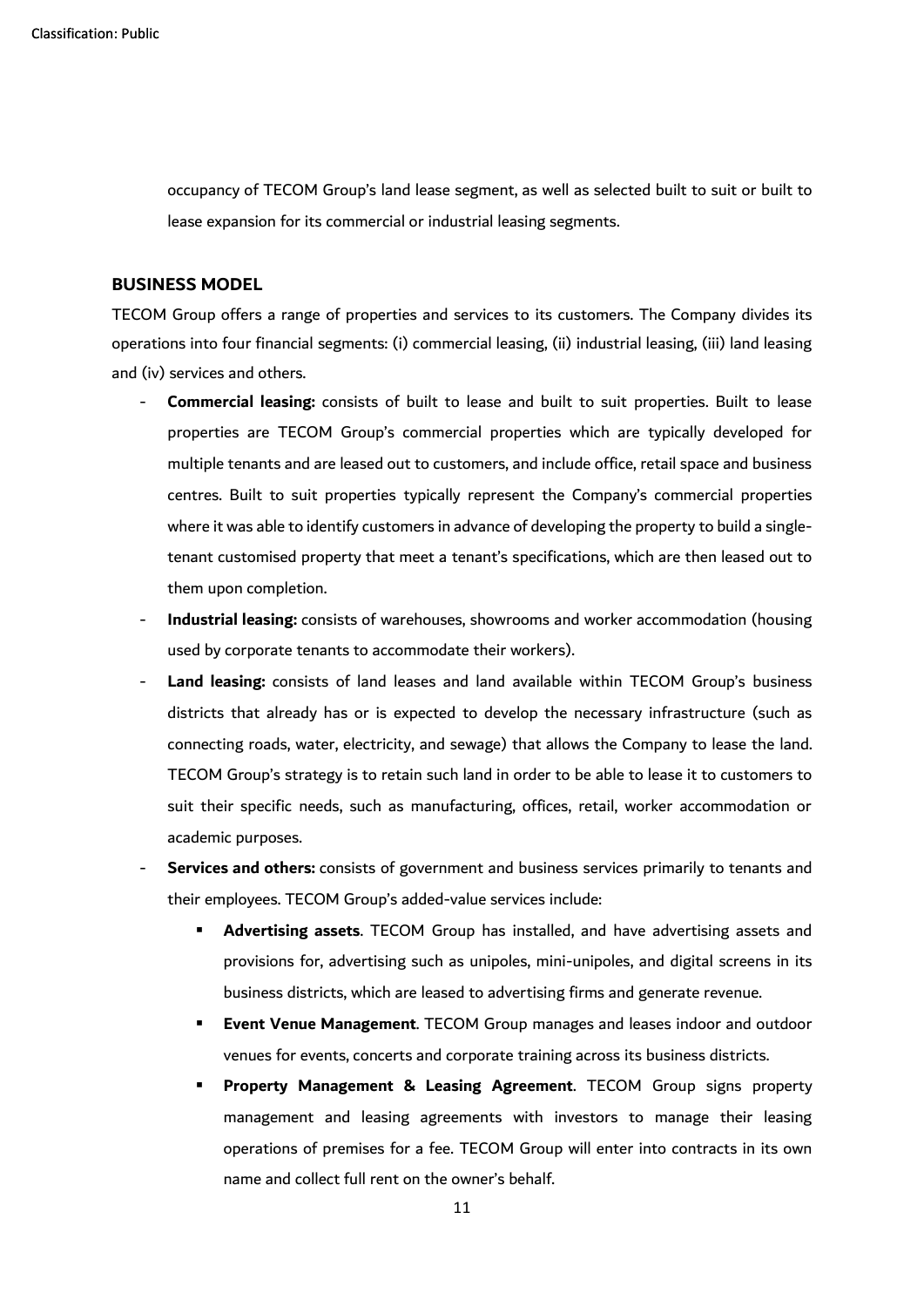- **D/Quarters**. Launched in early 2022, D/Quarters is a future-focused co-working space for freelancers, entrepreneurs, SMEs and global corporations with flexible, scalable workspace solutions.
- **GoFreelance.** Launched in 2018, TECOM Group's "GoFreelance" service supports freelance talent that provides them with opportunities to obtain new jobs and grow their network. TECOM Group has approximately 2,400 freelancers participating in this service.
- axs. Launched in 2014, this business and government digitally enabled services platform aims to facilitate access to multiple services under one umbrella to tenants, customers, companies, employees and other individuals within TECOM Group's business districts. Services provided through axs include more than 200 corporate services and are currently being provided to more than 120,000 professionals, entrepreneurs, students and dependents.
- in5. Launched in 2013, this enabling platform for start-ups and entrepreneurs offers key benefits, which include a robust business set-up framework, training and mentorship, networking, investment opportunities, and prototyping labs, studios and creative workspaces.

### **CLUSTERS AND BUSINESS DISTRICTS**

TECOM Group's commercial properties, industrial properties, land leases and services are marketed to customers and managed by the Company in clusters and business districts. The Company currently operates ten business districts that host customers from six specific industries. TECOM Group refers to each industry it serves as a "cluster", which consists of one or more business districts operating in the same industry. TECOM Group currently operates the following six clusters:

- Tech Cluster: Consists of **Dubai Internet City** and **Dubai Outsource City.**
- Media Cluster: Consists of **Dubai Media City**, **Dubai Studio City** and **Dubai Production City.**
- Education Cluster: Consists of **Dubai International Academic City** and the **Dubai Knowledge Park.**
- Science Cluster: Consists of **Dubai Science Park.**
- Design Cluster: Consists of **Dubai Design District.**
- Manufacturing Cluster: Consists of **Dubai Industrial City.**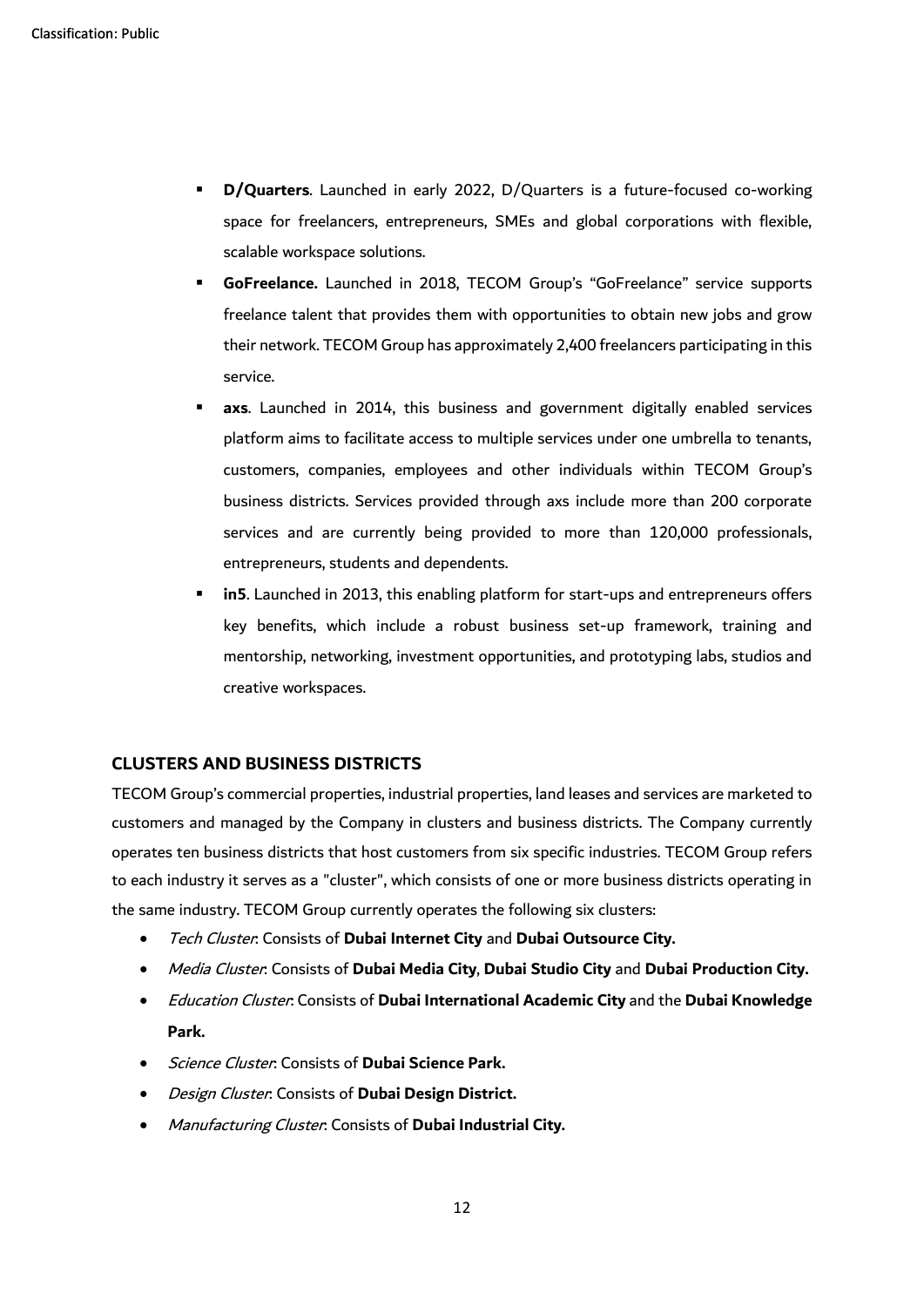### **DIVIDEND POLICY**

TECOM Group intends to maintain a dividend policy designed to reflect the Company's expectation of strong cash flow and expected long-term earnings potential while allowing the Company to retain sufficient capital to fund ongoing operating requirements and continued investment for long-term growth. Always subject to Board of Directors and general assembly approval, TECOM Group:

- Intends to adopt a semi-annual dividend distribution policy to pay dividends in cash after the Global Offering in October and April of each year.
- Expects to pay a dividend amount of AED 800 million per annum over the next three years (through to October 2025).
- Expects to pay the first interim dividend of AED 200 million in October 2022 and expects to pay the second interim dividend of AED 200 million in April 2023, totalling AED 400 million, which payments collectively pertain to the performance of TECOM Group in the second half of 2022.
- Thereafter, interim dividends are expected to be paid in April and October of each year for the remaining dividend distribution policy period of AED 400 million for each interim period.

The expected dividend distribution policy payment schedule is set out below:

- October 2022: AED 200 million
- April 2023: AED 200 million
- October 2023: AED 400 million
- April 2024: AED 400 million
- October 2024: AED 400 million
- April 2025: AED 400 million
- October 2025: AED 400 million

The Company's ability to pay dividends is dependent on a number of factors, including the availability of distributable reserves, the Company's capital expenditure plans, and other cash requirements in future periods, and there is no assurance that the Company will pay dividends or, if a dividend is paid, what the amount of such dividend will be.

### **-ENDS-**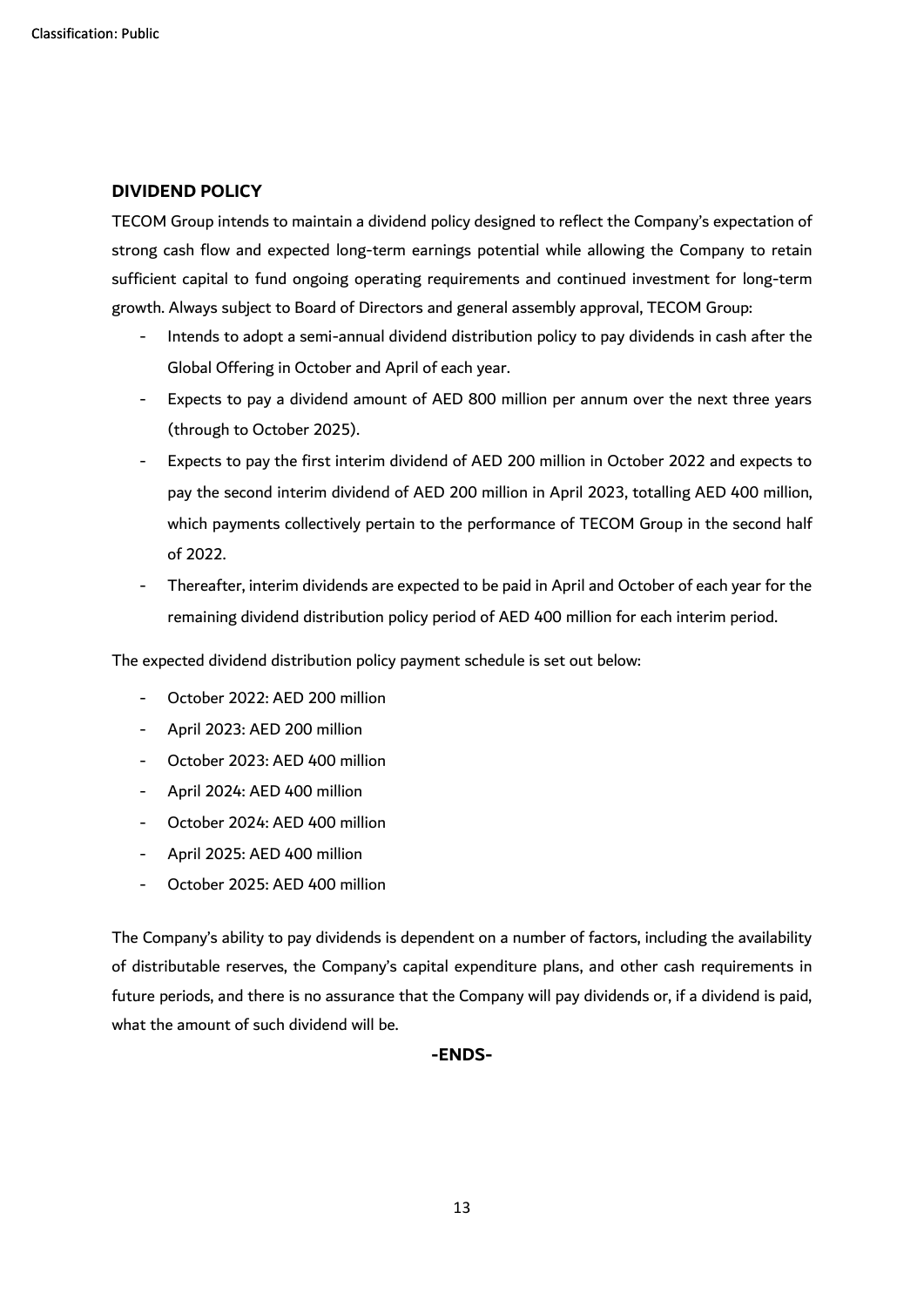### **MEDIA ENQUIRIES**

**TECOM Group Brunswick Group** [media@tecomgroup.ae](mailto:media@tecomgroup.ae) Celine Aswad

tecomgroup[@brunswickgroup.com](mailto:tecomgroup@brunswickgroup.com) +971 56 536 4322

## **INVESTOR RELATIONS ENQUIRIES**

[ir@tecomgroup.ae](mailto:ir@tecomgroup.ae) +971 4 391 3928

### **JOINT GLOBAL COORDINATORS AND JOINT BOOKRUNNERS**

Emirates NBD Capital PSC First Abu Dhabi Bank PJSC Goldman Sachs International Morgan Stanley & Co. International plc UBS AG, London Branch

### **LEAD RECEIVING BANK**

Emirates NBD Bank PJSC Dedicated IPO call centre number: 800-TECOM-IPO open from 09 June 2022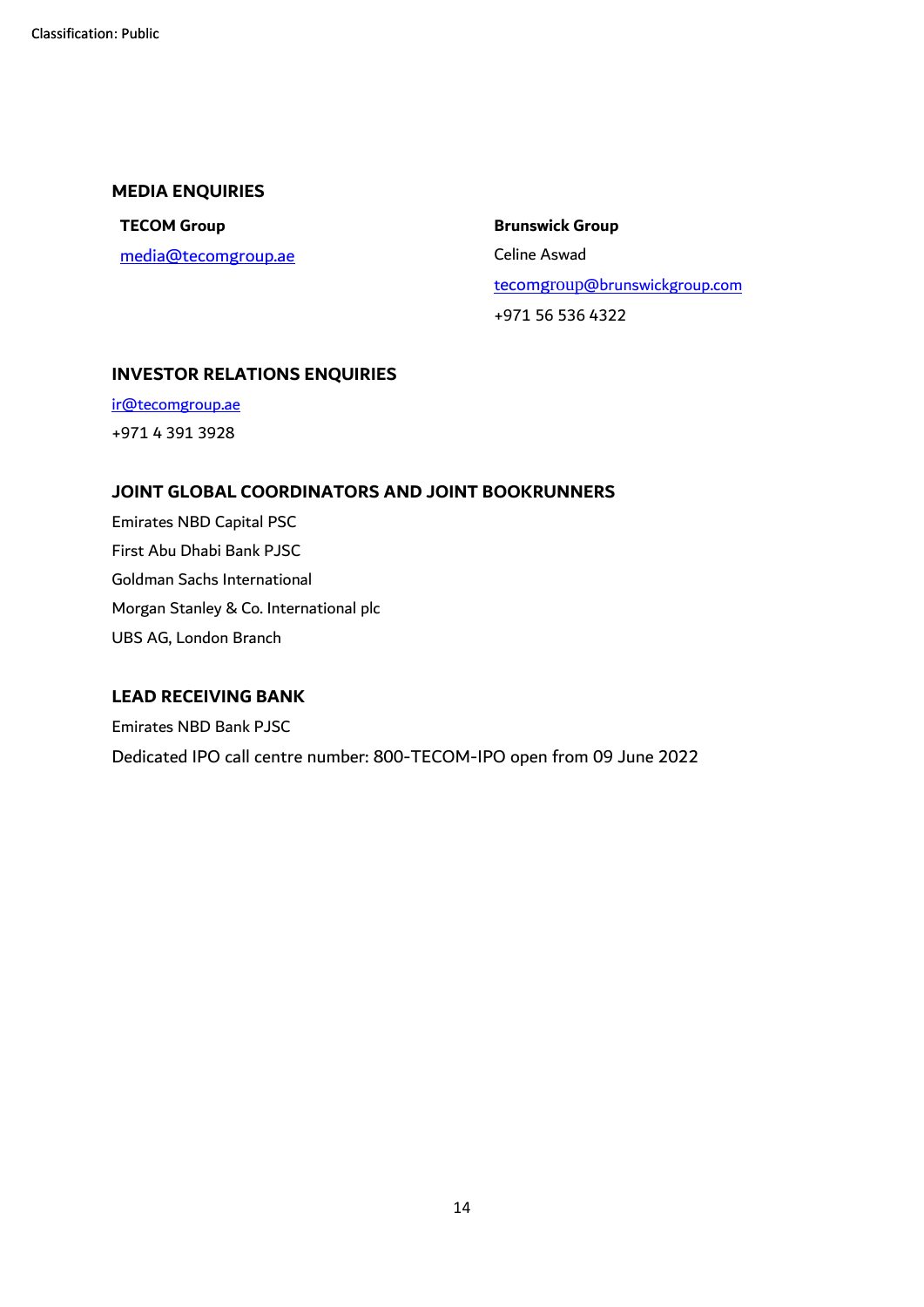#### **DISCLAIMER**

The information contained in this announcement is for background purposes only and does not purport to be full or complete. No reliance may or should be placed by any person for any purposes whatsoever on the information contained in this announcement or on its completeness, accuracy or fairness. The information in this announcement is subject to change. No obligation is undertaken to update this announcement or to correct any inaccuracies, and the distribution of this announcement shall not be deemed to be any form of commitment on the part of TECOM Group to proceed with the IPO or any transaction or arrangement referred to herein. This announcement has not been approved by any competent regulatory authority. None of the Joint Global Coordinators and/or any of their respective subsidiary undertakings, affiliates or any of their respective directors, officers, employees, advisers and/or agents are responsible for the contents of this announcement.

This announcement does not constitute or form part of any offer or invitation to sell or issue, or any solicitation of any offer to purchase or subscribe for any shares or any other securities nor shall it (or any part of it) or the fact of its distribution, form the basis of, or be relied on in connection with or act as an inducement to enter into, any contract or commitment whatsoever. Investors should not purchase any shares referred to in this announcement except on the basis of information in the International Offering Memorandum to be published by TECOM Group in due course in connection with the proposed admission of its ordinary shares to trading on the Dubai Financial Market. The IPO and the distribution of this announcement and other information in connection with the IPO in certain jurisdictions may be restricted by law and persons into whose possession this announcement, any document or other information referred to herein comes should inform themselves about, and observe, any such restrictions. Any failure to comply with these restrictions may constitute a violation of the securities laws of any such jurisdiction.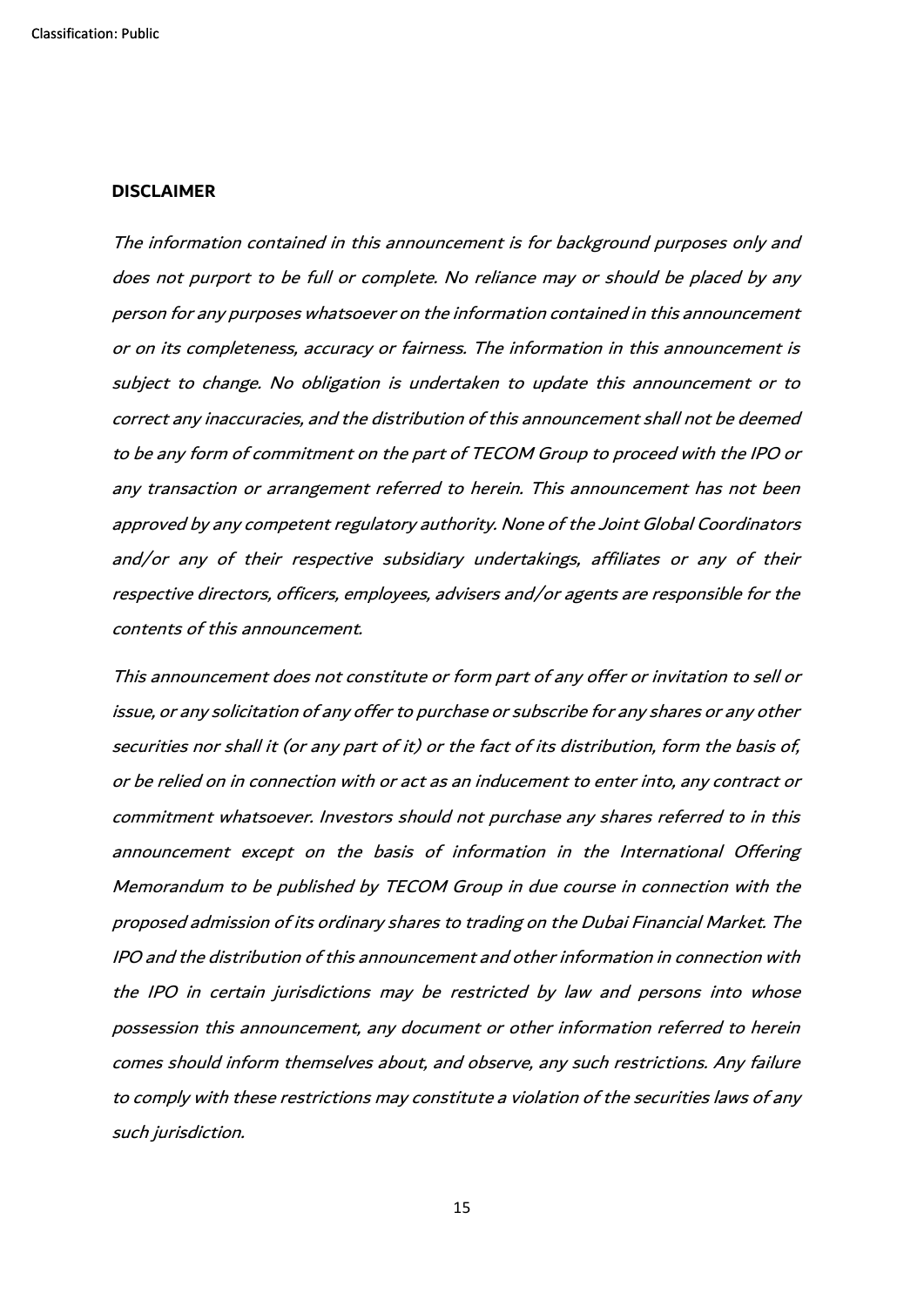In particular, this announcement does not contain or constitute an offer of, or the solicitation of an offer to buy or subscribe for, securities to any person in the United States, Australia, Canada, the United Arab Emirates or Japan, or in any jurisdiction to whom or in which such offer or solicitation is unlawful. The securities referred to herein have not been and will not be registered under the U.S. Securities Act of 1933, as amended (the "Securities Act") and may not be offered or sold in the United States, except pursuant to an exemption from, or in a transaction not subject to, the registration requirements of the Securities Act and in compliance with applicable state law. The offer and sale of the securities referred to herein has not been and will not be registered under the Securities Act or under the applicable securities laws of the United States, Australia, Canada or Japan. Subject to certain exceptions, the securities referred to herein may not be offered or sold in Australia, Canada or Japan or to, or for the account or benefit of, any national, resident or citizen of Australia, Canada or Japan. Any securities sold in the United States will be sold only to qualified institutional buyers (as defined in Rule 144A under the Securities Act) in reliance on Rule 144A ("QIBs"). There will be no public offer of the securities in the United States or any jurisdiction other than the UAE. Copies of this announcement are not being, and should not be, distributed in or sent into the United States, Australia, Canada, the United Arab Emirates or Japan.

In the European Economic Area (the "EEA"), this announcement and this Offering are only addressed to and directed at persons in member states of the EEA who are "qualified investors" within the meaning of Article 2(e) of Regulation (EU) 2017/1129 (as amended) ("EU Qualified Investors"). In the United Kingdom, this announcement and this Offering are only addressed to and directed at persons who are "qualified investors" within the meaning of Article 2(e) of Regulation (EU) 2017/1129 (as amended), as it forms part of UK law by virtue of the European Union (Withdrawal) Act 2018 who (i) have professional experience in matters relating to investments falling within Article 19(5) of The Financial Services and Markets Act 2000 (Financial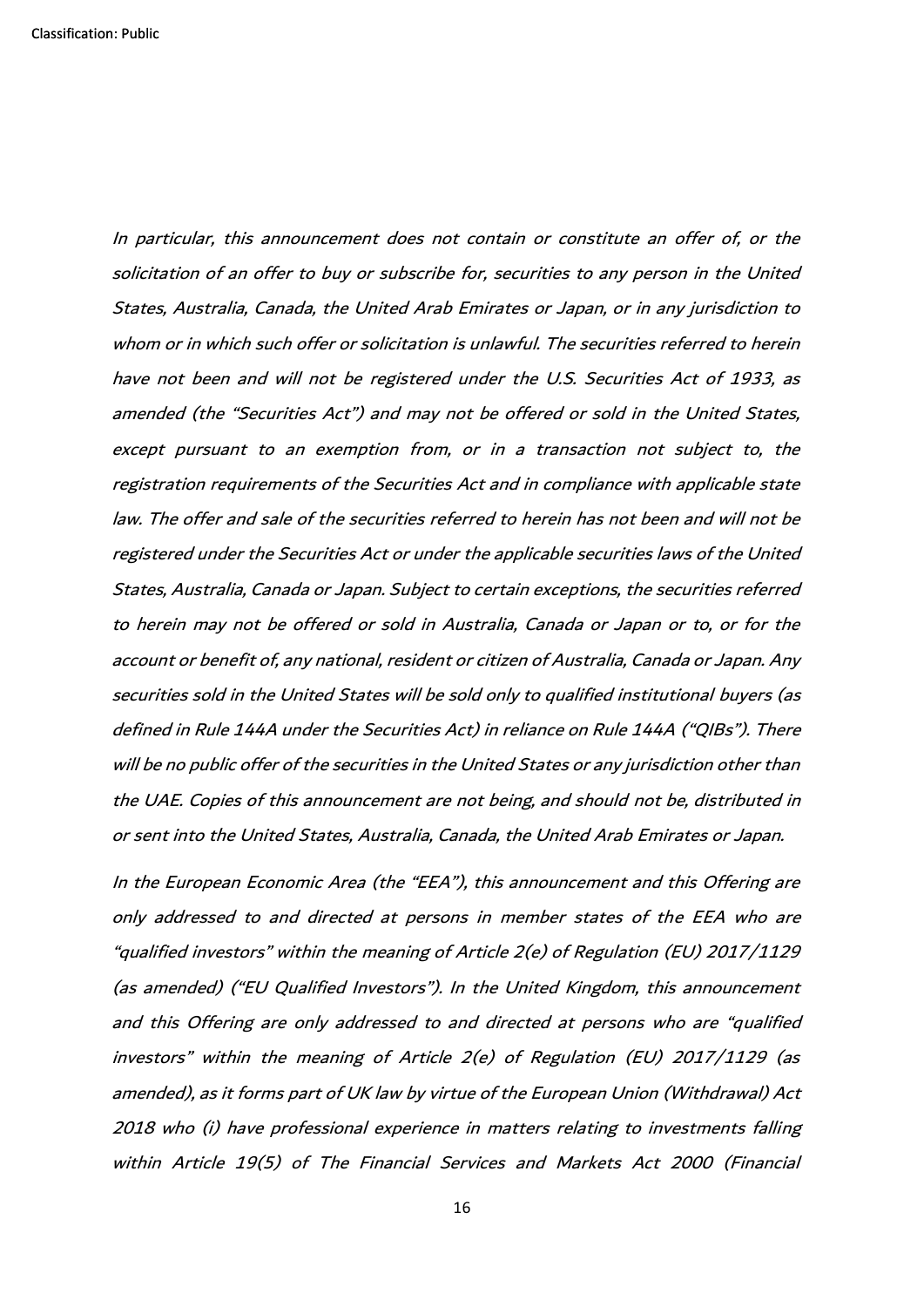Promotion) Order 2005, as amended (the "Order"); (ii) are high net worth entities falling within Article 49(2)(a) to (d) of the Order; and/or (iii) other persons to whom it may lawfully be communicated (all such persons being referred to in (i), (ii), and (iii) are defined as "UK Qualified Investors").

In the Abu Dhabi Global Market (the "ADGM"), this announcement is directed only at persons who are "Authorised Persons" or "Recognised Bodies" (as such terms are defined in the Financial Services Regulatory Authority's (the "FSRA") Financial Services and Markets Regulations (the "FSMR")) or persons to whom an invitation or inducement to engage in investment activity (within the meaning of section 18 of the FSMR) in connection with the issue or sale of any securities may otherwise lawfully be communicated or caused to be communicated (together, "ADGM Qualified Investors").

In the Dubai International Financial Centre (the "DIFC"), this announcement is directed only at persons who meet the "Deemed Professional Client" criteria set out in Rule 2.3.4 of the Dubai Financial Services Authority's (the "DFSA") Conduct of Business Module of the DFSA Rulebook and who are not natural persons (together, "DIFC Qualified Investors").

This announcement must not be acted or relied on (i) in the United States, by persons other than QIBs; (ii) in any member state of the EEA, by persons who are not EU Qualified Investors; (iii) in the United Kingdom, by persons who are not UK Qualified Investors; (iv) in the ADGM, by persons who are not ADGM Qualified Investors; and  $(v)$ in the DIFC, by persons who are not DIFC Qualified Investors. Any securities, and any invitation, offer or agreement to subscribe, purchase or otherwise acquire such securities, and any investment activity, to which this announcement relates (i) in any member state of the EEA is available only to, and may be engaged in only with, EU Qualified Investors; and (ii) in the United Kingdom is available only to, and may be engaged only with, UK Qualified Investors.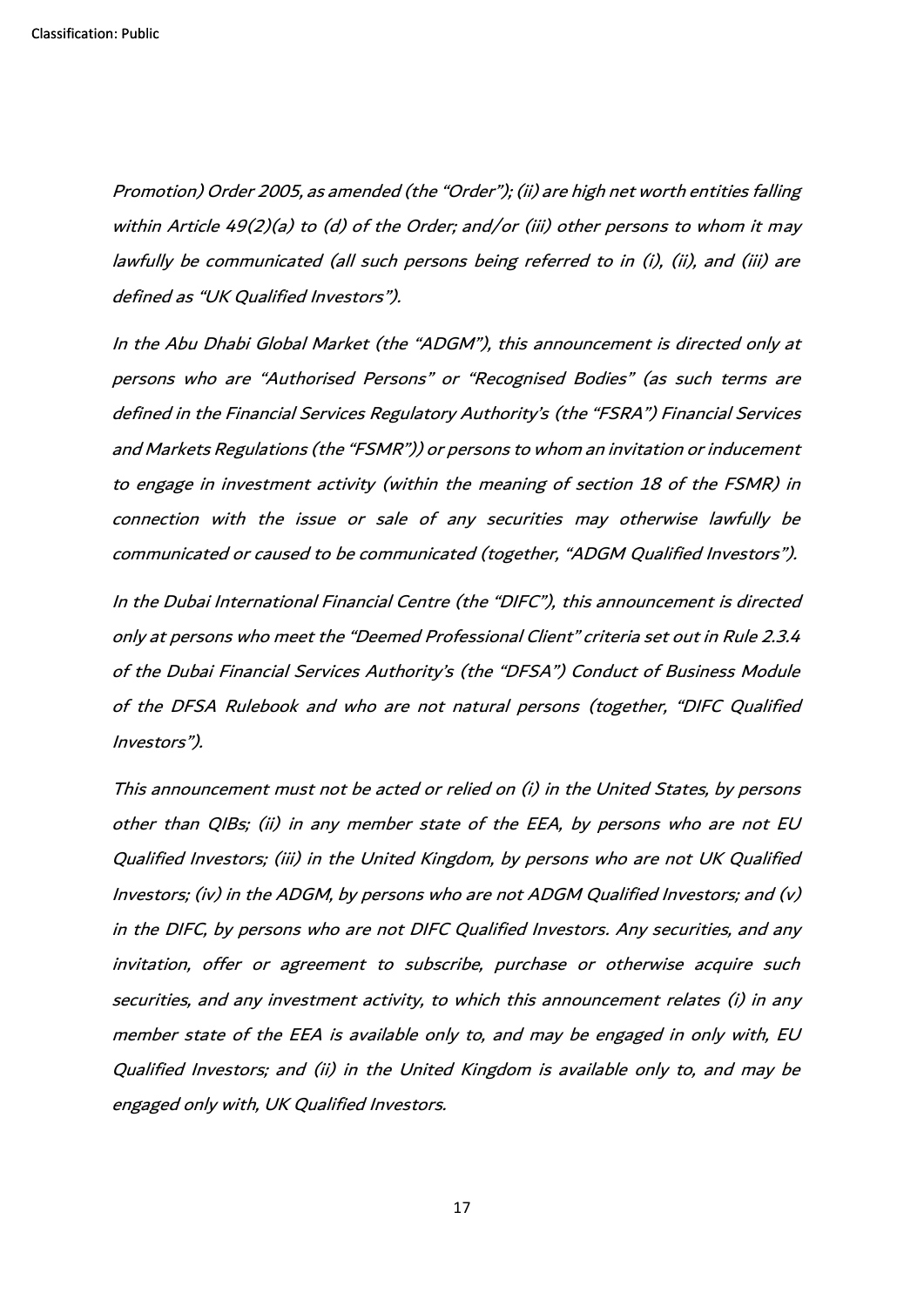This announcement has not been reviewed, verified, approved and/or licensed by the Central Bank of the UAE, the Securities and Commodities Authority of the UAE and/or any other relevant licensing authority in the UAE including any licensing authority incorporated under the laws and regulations of any of the free zones established and operating in the territory of the UAE, including the FSRA and the DFSA or any other authority in any other jurisdiction.

Exempt offer statement (DIFC): This announcement relates to a potential Exempt Offer which may be made in the DIFC in accordance with the Dubai Financial Services Authority's ("DFSA") Rulebook. It is intended for distribution only to persons of a type specified in those rules. It must not be delivered to, or relied on by, any other person. The DFSA has no responsibility for reviewing or verifying any documents in connection with Exempt Offers. The DFSA has not approved this announcement nor taken steps to verify the information set out in it and has no responsibility for it. The securities to which this announcement relates may be illiquid and/or subject to restrictions on their resale. Prospective purchasers and subscribers of the securities referred to herein should conduct their own due diligence on the securities. If you do not understand the contents of this announcement, you should consult an authorised financial adviser.

Exempt Offer Statement (ADGM): This announcement relates to a potential Exempt Offer which may be made in accordance with the Market Rules of the ADGM Financial Services Regulatory Authority. This announcement is intended for distribution only to persons of a type specified in the Market Rules. It must not be delivered to, or relied on by, any other person. The ADGM Financial Services Regulatory Authority has no responsibility for reviewing or verifying any documents in connection with Exempt Offers. The ADGM Financial Services Regulatory Authority has not approved this announcement nor taken steps to verify the information set out in it, and has no responsibility for it. The securities to which this announcement relates may be illiquid and/or subject to restrictions on their resale. Prospective purchasers of the securities referred to herein should conduct their own due diligence on the securities. If you do not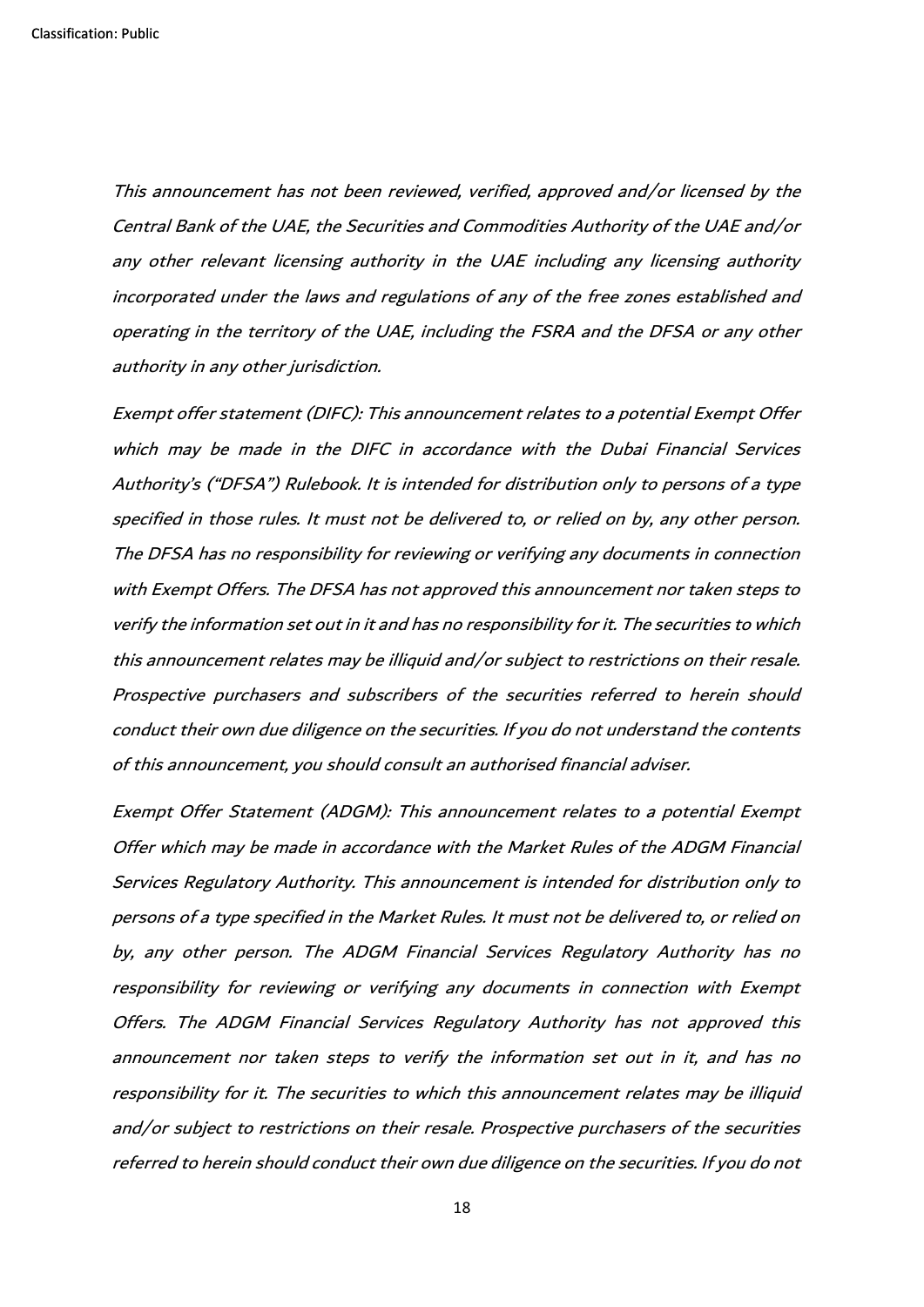Classification: Public

understand the contents of this announcement you should consult an authorised financial advisor.

Notice to Prospective Investors in the Kingdom of Saudi Arabia: This document may not be distributed in the Kingdom of Saudi Arabia except to such persons as are permitted under the Rules on the Offer of Securities and Continuing Obligations issued by the Board of the Capital Market Authority (the "Capital Market Authority") pursuant to resolution number 3-123-2017, dated 27 December 2017, based on the Capital Market Law issued by Royal Decree No. M/30 dated 2/6/1424H, as amended by Resolution of the Board of the Capital Market Authority number 5-5-2022 dated 5 January 2022.

Solely for the purposes of the product governance requirements of Chapter 3 of the FCA Handbook Product Intervention and Product Governance Sourcebook (the "UK Product Governance Requirements"), and/or any equivalent requirements elsewhere to the extent determined to be applicable, and disclaiming all and any liability, whether arising in tort, contract or otherwise, which any "manufacturer" (for the purposes of the UK Product Governance Requirements and/or any equivalent requirements elsewhere to the extent determined to be applicable) may otherwise have with respect thereto, the securities to which this announcement relates have been subject to a product approval process, which has determined that such securities are: (i) compatible with an end target market of retail investors and investors who meet the criteria of professional clients and eligible counterparties, each as defined in Chapter 3 of the FCA Handbook Conduct of Business Sourcebook; and (ii) eligible for distribution through all permitted distribution channels (the "Target Market Assessment"). Notwithstanding the Target Market Assessment, "distributors" should note that: the price of the securities may decline and investors could lose all or part of their investment; the securities offer no guaranteed income and no capital protection; and an investment in the securities to be issued in the Global Offering is compatible only with investors who do not need a guaranteed income or capital protection, who (either alone or in conjunction with an appropriate financial or other adviser) are capable of evaluating the merits and risks of such an investment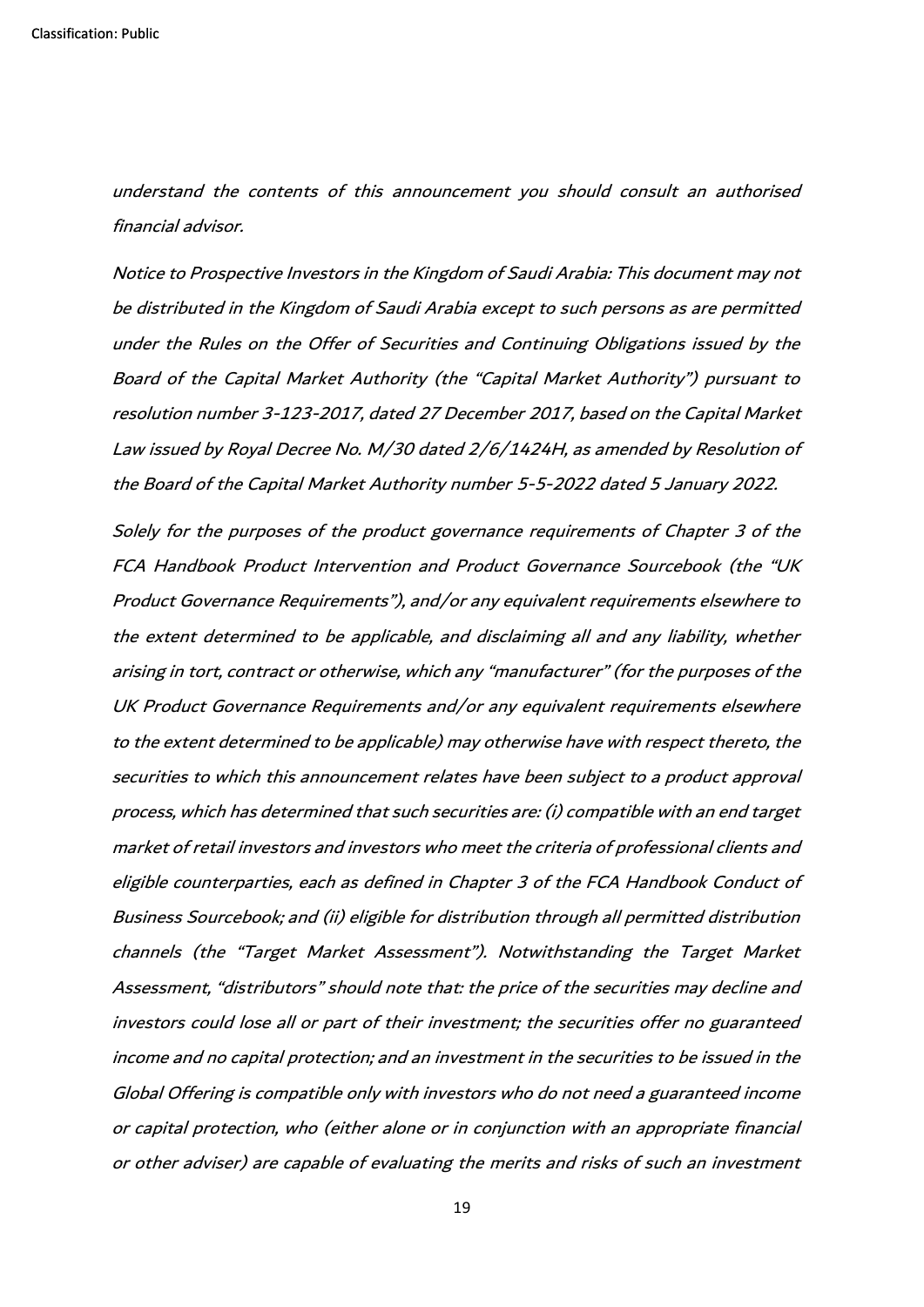and who have sufficient resources to be able to bear any losses that may result therefrom. The Target Market Assessment is without prejudice to any contractual, legal or regulatory selling restrictions in relation to the Global Offering. Furthermore, it is noted that, notwithstanding the Target Market Assessment, the underwriters will only procure investors who meet the criteria of professional clients and eligible counterparties.

For the avoidance of doubt, the Target Market Assessment does not constitute: (a) an assessment of suitability or appropriateness for the purposes of Chapters 9A or 10A respectively of the FCA Handbook Conduct of Business Sourcebook; or (b) a recommendation to any investor or group of investors to invest in, or purchase, or take any other action whatsoever with respect to the securities.

Each distributor is responsible for undertaking its own target market assessment in respect of the securities and determining appropriate distribution channels.

In connection with the withdrawal of the United Kingdom from the European Union, the Joint Global Coordinators may, at their discretion, undertake their obligations in connection with the potential Offering by any of their affiliates based in the EEA.

If you do not understand the contents of this announcement you should consult an authorised financial adviser.

None of the Selling Shareholder, TECOM Group, the Joint Global Coordinators and/or any of their respective subsidiary undertakings, affiliates or any of their respective directors, officers, employees, advisers, agents or any other person(s) accepts any responsibility or liability whatsoever for, or makes any representation or warranty, express or implied, as to the truth, accuracy, completeness or fairness of the information or opinions in this announcement (or whether any information has been omitted from this announcement) or any other information relating to TECOM Group or associated companies, whether written, oral or in a visual or electronic form, and howsoever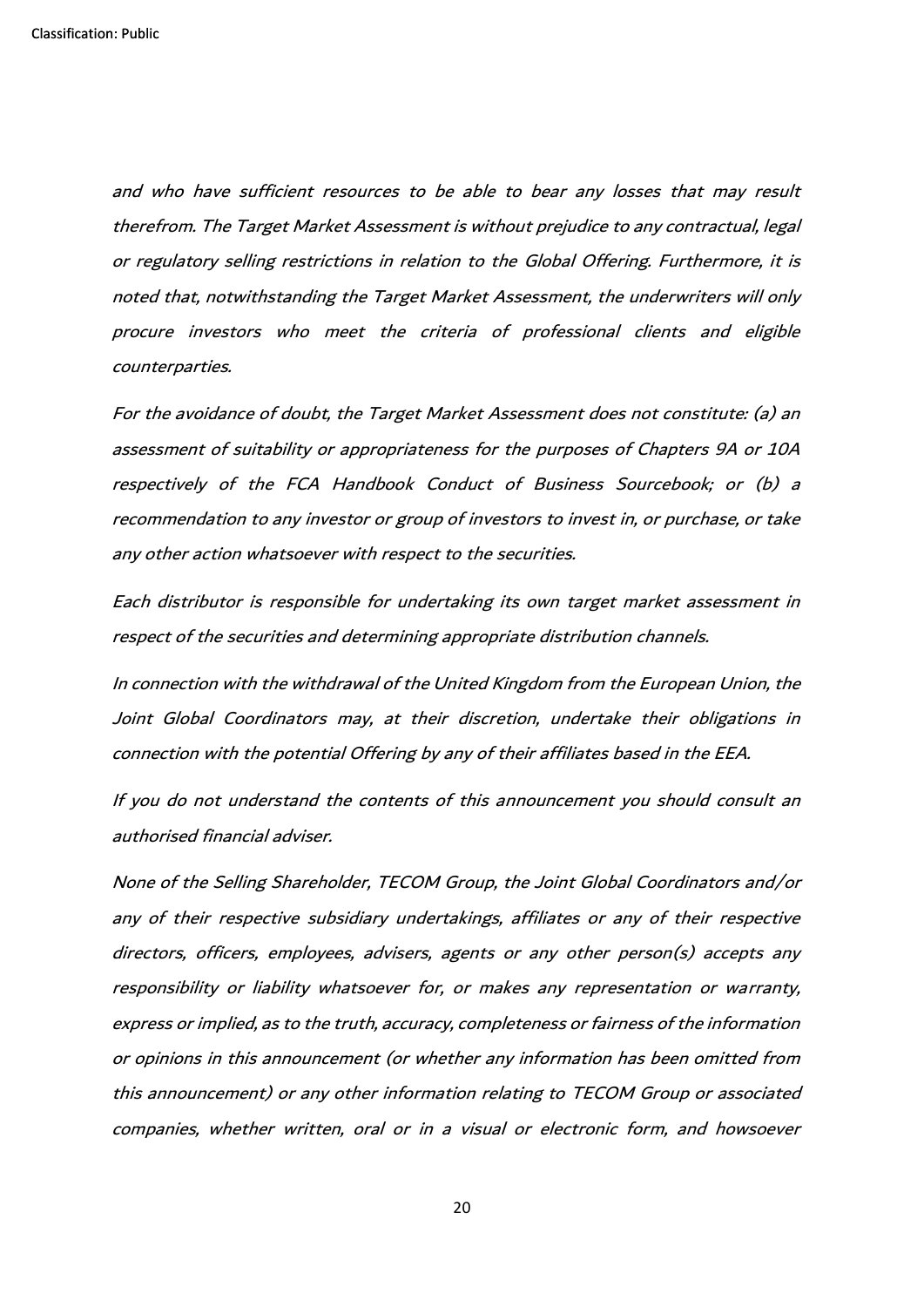transmitted or made available or for any loss howsoever arising from any use of this announcement or its contents or otherwise arising in connection therewith.

This announcement does not constitute a recommendation concerning the IPO. The price and value of securities and any income from them can go down as well as up and, in the worst case, you could lose your entire investment. Past performance is not a guide to future performance. Information in this announcement cannot be relied upon as a guide to future performance. Before purchasing any securities in TECOM Group, persons viewing this announcement should ensure that they fully understand and accept the risks which will be set out in the Prospectus and the International Offering Memorandum prepared for the IPO, when published. There is no guarantee that the IPO will take place and potential investors should not base their financial or investment decisions on the intentions of TECOM Group or any other person in relation to the IPO at this stage. Potential investors should consult a professional adviser as to the suitability of the IPO for the person(s) concerned.

This announcement contains "forward looking" statements, beliefs or opinions, including statements with respect to the business, financial condition, results of operations, liquidity, prospects, growth, strategy and plans of TECOM Group, and the industry in which TECOM Group operates. These forward looking statements involve known and unknown risks and uncertainties, many of which are beyond TECOM Group's control and all of which are based on the Company's current beliefs and expectations about future events. Forward looking statements are sometimes identified by the use of forward looking terminology such as "believes", "expects", "may", "will", "could", "should", "shall", "risk", "intends", "estimates", "aims", "plans", "predicts", "continues", "assumes", "positioned" or "anticipates" or the negative thereof, other variations thereon or comparable terminology or by discussions of strategy, plans, objectives, goals, future events or intentions. These forward-looking statements include all matters that are not historical facts and involve predictions. Forward looking statements may and often do differ materially from actual results. They appear in a number of places throughout this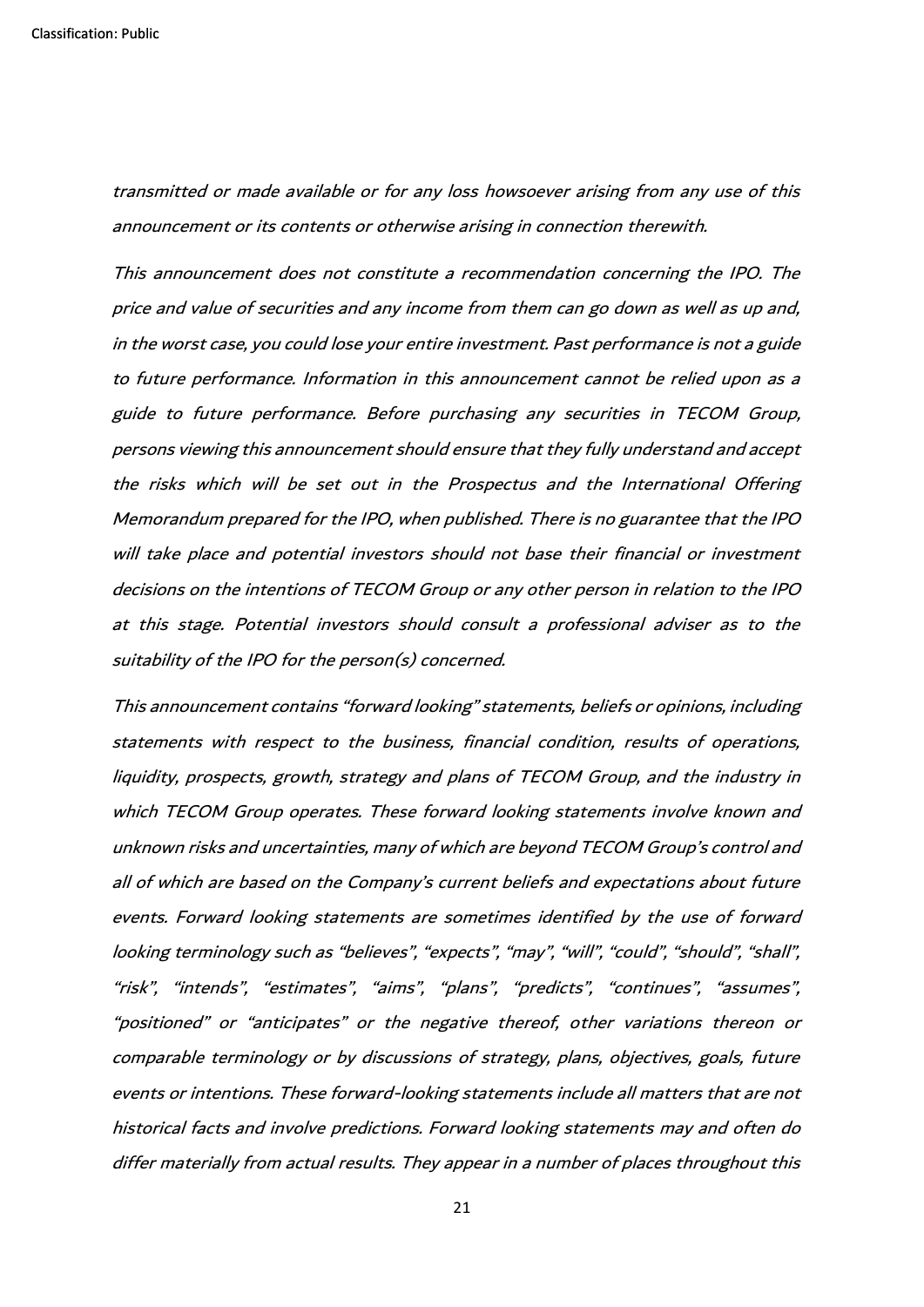announcement and include statements regarding the intentions, beliefs or current expectations of the directors or TECOM Group with respect to future events and are subject to risks relating to future events and other risks, uncertainties and assumptions relating to TECOM Group's business, concerning, amongst other things, the results of operations, financial condition, prospects, growth and strategies of TECOM Group and the industry in which it operates.

No assurance can be given that such future results will be achieved; actual events or results may differ materially as a result of risks and uncertainties facing TECOM Group. Such risks and uncertainties could cause actual results to vary materially from the future results indicated, expressed or implied in such forward-looking statements. The forward-looking statements contained in this announcement speak only as of the date of this announcement. The Selling Shareholder, TECOM Group, the Joint Global Coordinators and/or their respective affiliates, expressly disclaim any obligation or undertaking to release publicly any updates or revisions to any forward-looking statements contained in this announcement to reflect any change in its expectations or any change in events, conditions or circumstances on which such statements are based unless required to do so by applicable law.

Goldman Sachs International, Morgan Stanley & Co. International plc and UBS AG, London Branch are each authorised by the Prudential Regulation Authority (the "PRA") and regulated by the Financial Conduct Authority (the "FCA") and the PRA in the United Kingdom. Emirates NBD Capital PSC and First Abu Dhabi Bank PJSC are each authorised and regulated in the United Arab Emirates by the Central Bank of the UAE.

The Joint Global Coordinators are acting exclusively for the Company and no-one else in connection with the Global Offering. They will not regard any other person as their respective clients in relation to the Global Offering and will not be responsible to anyone other than the Company for providing the protections afforded to their respective clients, nor for providing advice in relation to the Global Offering, the contents of this announcement or any transaction, arrangement or other matter referred to herein.